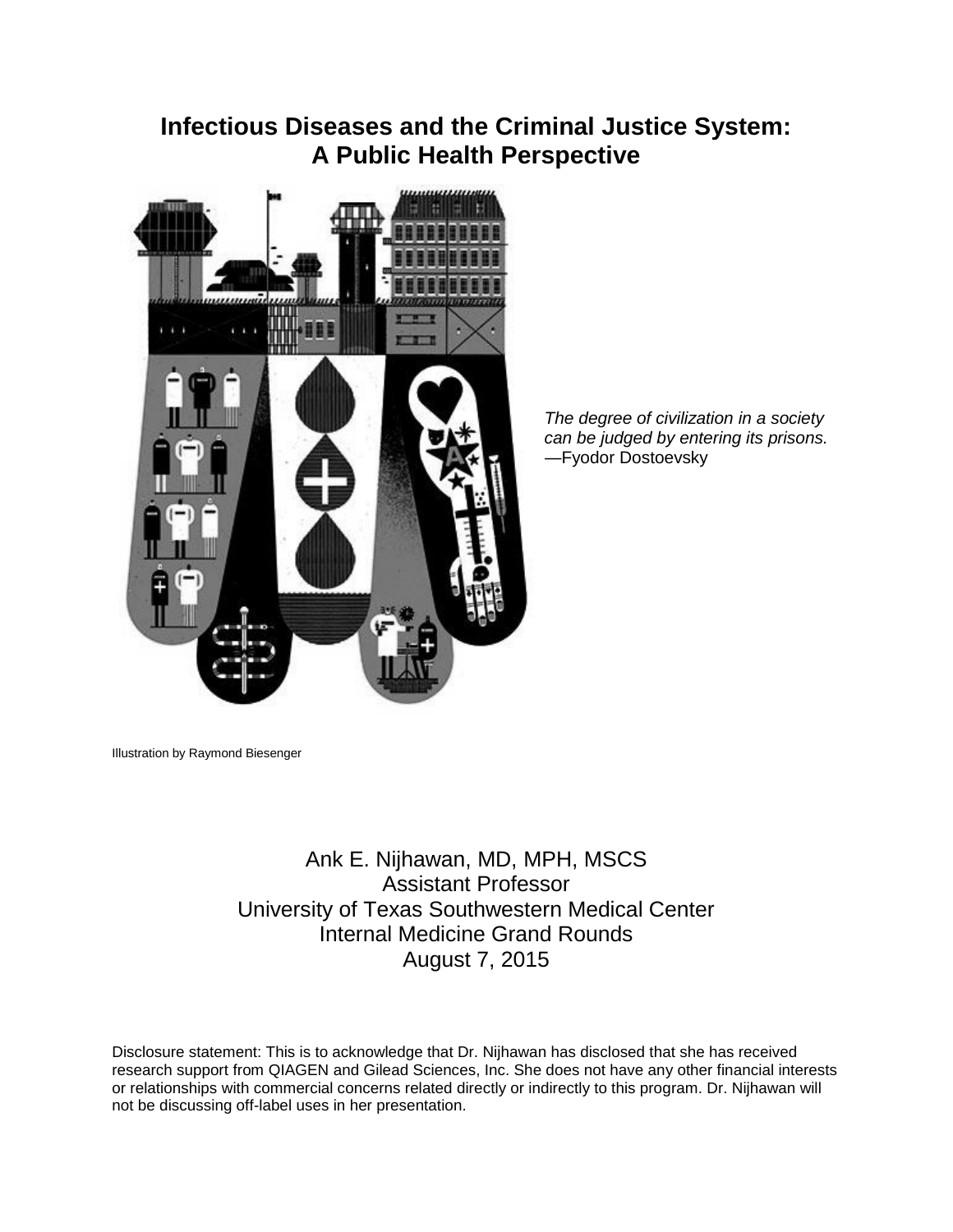#### Ank E. Nijhawan, MD, MPH, MSCS Assistant Professor of Medicine and Clinical Sciences Division of Infectious Diseases Division of Outcomes and Health Services Research

#### Research Interests:

My interest is in the field of HIV Outcomes and Health Services Research and focuses on improving the continuum of care for vulnerable patients with HIV. In particular, I am investigating transitions of care for HIV patients from the inpatient to the outpatient setting and from the jail setting to the community. I aim to better predict, understand and reduce 30-day readmissions for hospitalized patients with HIV and to improve the HIV cascade of care from diagnosis, to engagement in care, to antiretroviral treatment and ultimately virologic suppression in patients leaving the hospital and incarcerated settings.

#### Purpose and Overview:

Over the past 4 decades, the number of individuals in the criminal justice system has increased dramatically (over 500%) in the United States, which leads the world in incarceration. Much of this increase is due to harsher drug sentencing laws which disproportionately affect disadvantaged members of society, including those who are mentally ill, poor, homeless and racial/ethnic minorities. Chronic medical illness is more common among jail and prison inmates and yet access to medical care after release from incarceration is more limited than in the general population. Incarceration is also disruptive to families and communities and contributes to health disparities in infectious diseases, including tuberculosis, hepatitis, sexually transmitted infections (STIs) and HIV. Routine screening for STIs and HIV in the criminal justice system can identify many new infections in this high-risk population. Treatment for STIs and HIV in jails and prisons, and linkage to HIV services after release, has the potential to both improve individual outcomes and reduce transmission to others. Increased collaboration between the department of health and department of corrections, as well as partnerships between academic institutions and the criminal justice system, have the potential to improve outcomes in this vulnerable population.

## Objectives:

At the conclusion of this activity, the participant should be able to:

- 1. Describe the epidemiology of incarceration in the United States including temporal trends, demographics and medical issues among inmates.
- 2. Describe the prevalence of sexually transmitted infections in incarcerated individuals, and the social and cultural factors which contribute to high rates of sexually transmitted infections in this population.
- 3. Discuss the HIV care cascade in incarcerated and recently released individuals.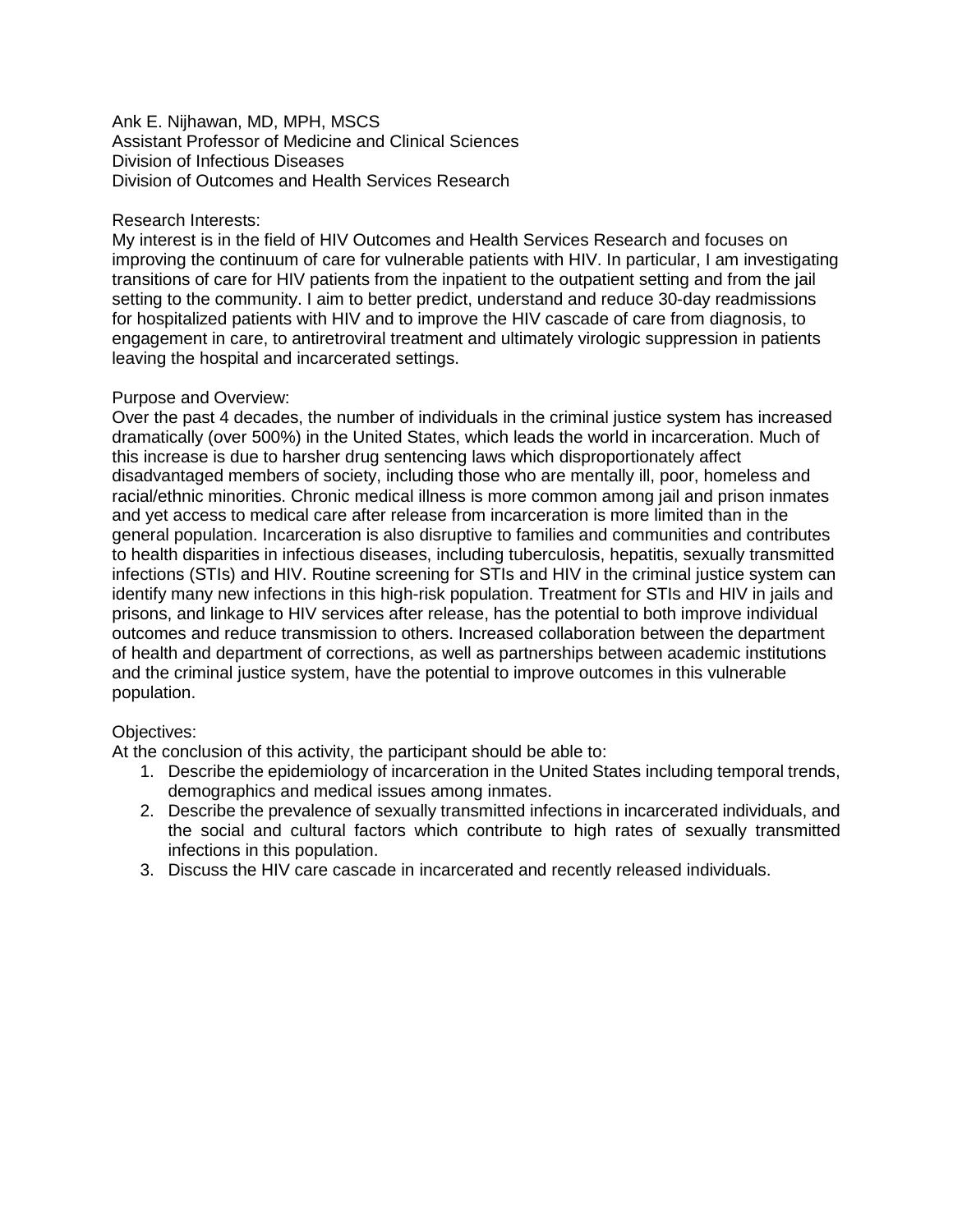## **Introduction**

High rates of incarceration in the United States and rapid turnover in the criminal justice system indicate that not only are a large number of people in jail and prison at any given time, but also that a substantial number of individuals are re-entering the community after release. Chronic medical issues and communicable infectious diseases are common among inmates, who often have poor access to medical care prior to and following incarceration. This highlights the tremendous public health challenge and opportunity of providing medical care in the correctional setting, including screening and treatment for sexually transmitted infections and HIV. Interventions in the criminal justice system and improved linkage to medical services after release have the potential to improve the overall health of inmates themselves as well as the health of the communities to which they return.

# **INCARCERATION IN THE UNITED STATES**

# **Epidemiology**

The United States incarcerates a larger proportion of its population than any other nation in the world. At 707 people per 100,000, the US is ahead of the Russian federation (474/100,000) and incarcerates far more than European countries (e.g. United Kingdom 148/100,000, France 100/100,000). [1](#page-13-0) Since the 1980s there has been a dramatic increase in incarceration rates, which is mostly attributed to minimum mandatory sentencing laws and the "war on drugs". In December 1978, 294,400 individuals were incarcerated in the US, in 2009, 1,555,600 were incarcerated[.](#page-13-1)<sup>2</sup> The number of individuals incarcerated for drug-related crimes accounts for the majority of the increase, with stable incarceration rates for other crimes such as assaults and robberies. [3](#page-13-2)



Figure 1 Correctional Populations in the United States, 1980-2008, Bureau of Justice Statistics

# **Defining the criminal justice system**

The United States criminal justice system includes jails and prisons (2.2 million people) as well as the supervision systems of parole and probation (nearly 5 million additional people) (Figure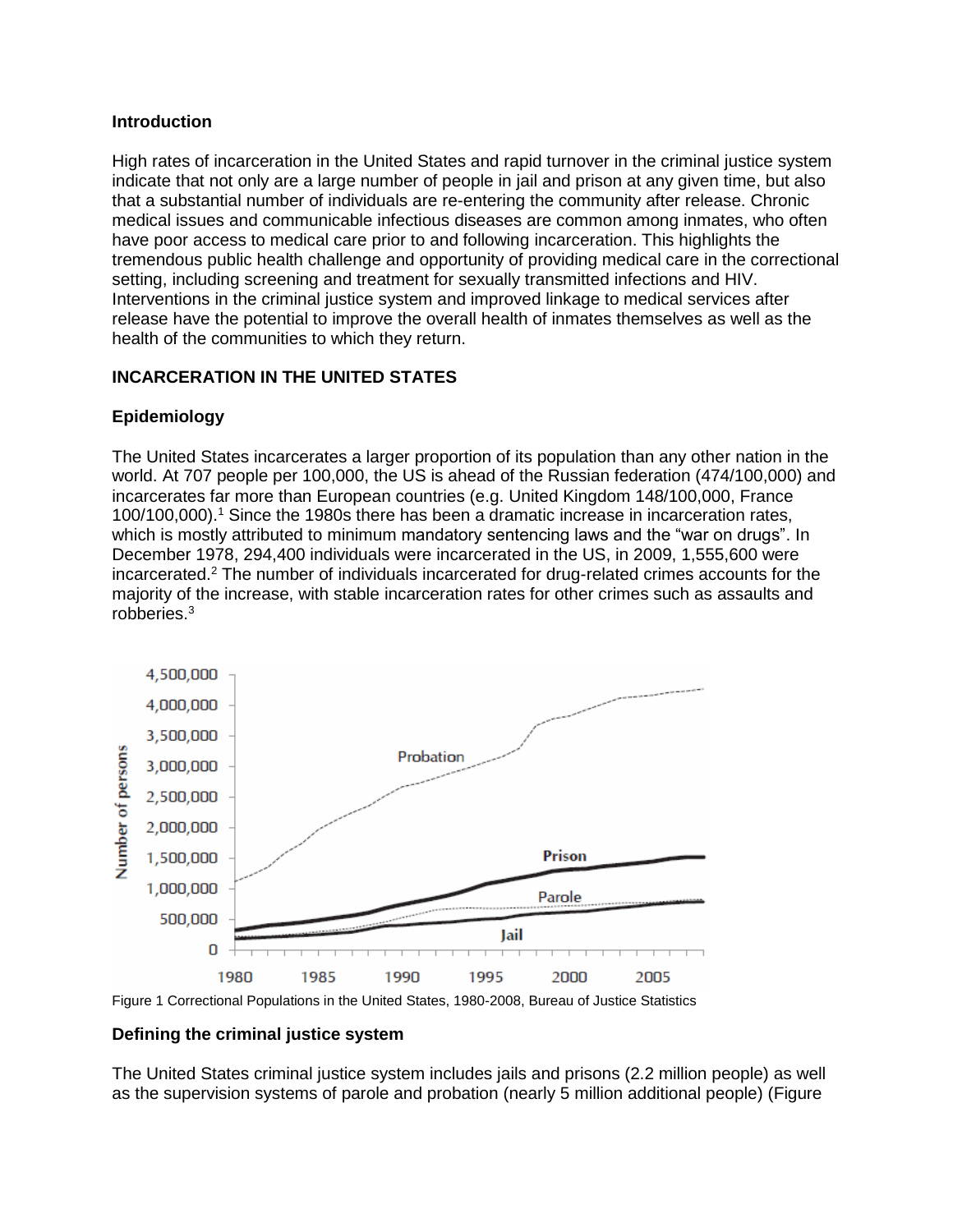1).[4](#page-13-3) Jails are typically run by local government (city or county), where arrestees who are awaiting trial or who have short sentences (typically weeks to months) are confined. From jail, inmates may be released to the community with or without probation, to special programs (such as drug rehabilitation) or to prison. Prisons may be state or federal facilities and house those who have been convicted of a felony, which typically carry a sentence of 1 year or longer. Community supervision after a jail stay is called probation and is utilized in lieu of a longer incarceration, where probationers will need to check in regularly with a probation officer. Supervision after a prison incarceration is referred to as parole and similarly, requires the individual to check in regularly with a parole officer in lieu of a longer incarceration. [5](#page-13-4) Community supervision may last months to years and failure to comply with the rules of supervision may result in reincarceration. In Texas, state jails were created to address an overburdened correctional system, and these house individuals with lower level felonies serving 6-12 month sentences.

## **Costs of incarceration**

The cost of incarceration in the United States has also increased dramatically over the past 4 decades and does not appear to be sustainable. Overall costs of confinement, rehabilitation and supervision on the local, state and federal level of incarceration were estimated at \$80 billion in 2010, compared to \$17 billion in 1980. Per capita costs have tripled over this time period, whereas US residents used to contribute \$77 on average for corrections expenditures, they now pay \$260. Much of the financial burden falls to the individual states (57%), with 10% of expenditures from federal and 33% from local governments[.](#page-13-5)<sup>6</sup> The State of California is an example of how the growth in the correctional population has become unsustainable and was ordered by the court (and the decision was upheld by the US Supreme Court) to reduce its institutional population to 137% percent of capacity due to overcrowding. Although the California prison population has declined after this ruling, the county jail facilities have seen a population increase as much of the confinement and supervision has shifted to a local level and expenditures remain high[.](#page-13-6)<sup>7</sup>

## **Demographics of inmates and ex-prisoners**

The social costs of incarceration are also substantial. African American men have been heavily impacted by incarceration, much of which is driven by increases in drug arrests.<sup>[8](#page-13-7)</sup> Overall, 1 in 100 American adults is behind bars.<sup>[9](#page-13-8)</sup> However, among African American men aged 18 or older, 1 in [9](#page-13-8) is currently incarcerated compared to 1 in 36 Hispanic men and 1 in 106 White men.<sup>9</sup> The lifetime risk of incarceration is 1 in 3 for African American men, compared to 1 in 6 Hispanic men and 1 in 17 White men.<sup>[10](#page-13-9)</sup> Men are incarcerated far more often than women, with 1 in 9 men incarcerated during their lifetime compared to 1 in 56 women.<sup>[10](#page-13-9)</sup> (Figure 2)

Incarceration contributes to low male to female ratios and family instability in African American communities. In April 2015, The *New York Times* reported in April 2015 that there were "1.5 Million Missing Black Men" in the United States, where for every 100 black women not in jail, there were only 83 black men. Much of this gender gap was attributed to incarceration and early death and this gap was not seen in white communities (where there were 99 white men per 100 white women). These gender ratios were even lower for communities such as Ferguson, MI and North Charleston, SC, locations of recent police violence against black men.<sup>[11](#page-13-10)</sup> As the majority of prison inmates have minor children, incarceration is disruptive to families and creates many single parent households. Over 1.5 million children have a parent who is in prison, 2% of all US children and 6% of all African American children.<sup>[12](#page-13-11)</sup> Children of incarcerated parents are more likely to have behavioral issues<sup>[13](#page-13-12)</sup> and are 5 times more likely to commit crimes.<sup>[14](#page-13-13)</sup>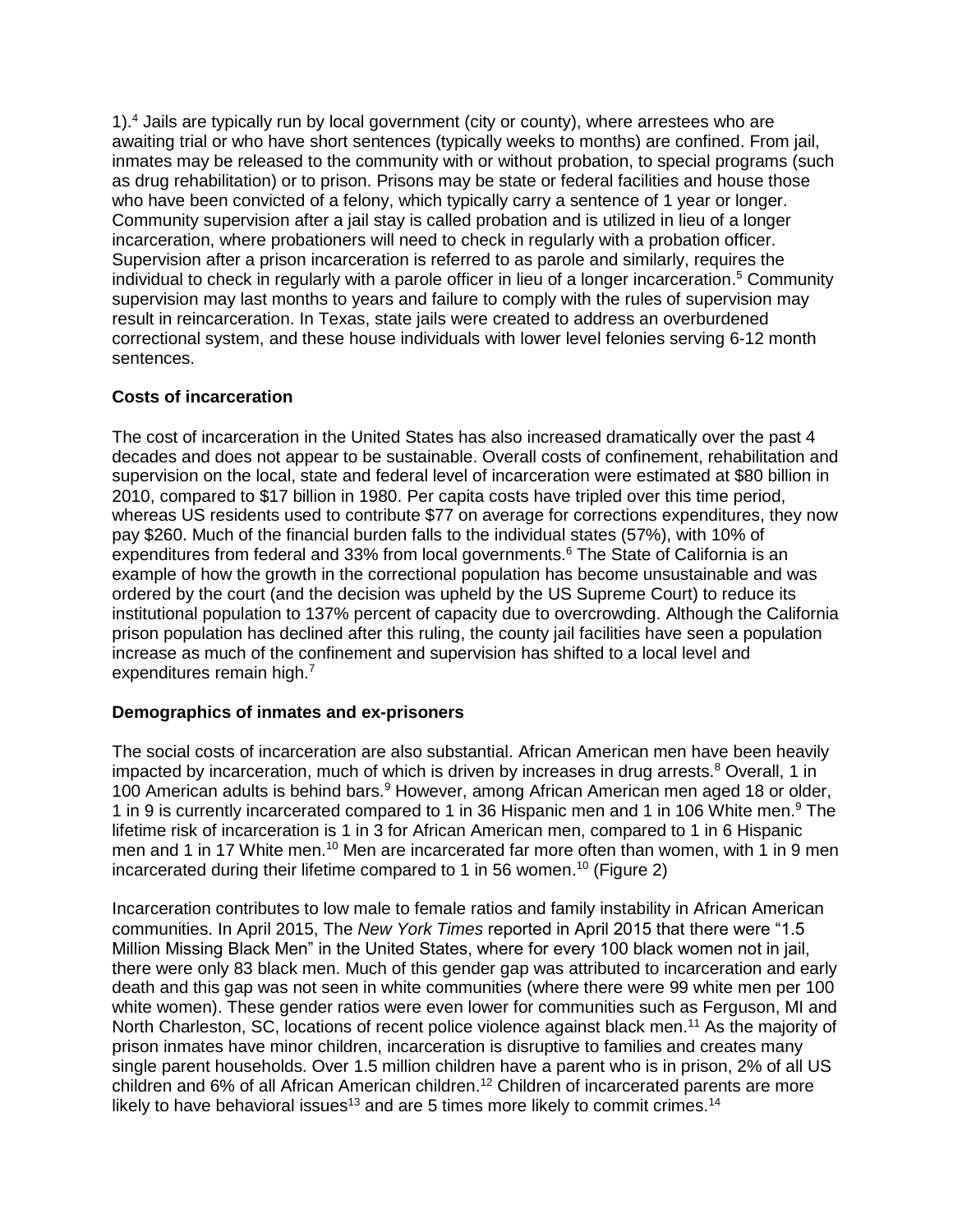

In addition to gender and racial/ethnic disparities, there is substantial geographic variation in incarceration rates by state. For example, states in the southern part of the country (FL, GA, AL, MS, MO, LA, AR, OK, TX, AZ) have >520 per 100,000 residents as sentenced prisoners under state jurisdiction, whereas the northeastern part of the country (ME, NH, VT, MA, RI, NY. NJ) and several other states (WA, ND, MN, IA, NE, UT) have less than 280 state prisoners per 100, 000 residents.[15](#page-13-14)

## **Social characteristics of inmates and ex-prisoners**

Ultimately, the criminal justice system (jails, prison, probation, parole) includes over 7.1 million people<sup>[4](#page-13-3)</sup> resulting in a large group of individuals who are not part of the general community due to being behind bars, and an even larger ex-prisoner population who are marginalized members of society. Individuals re-entering the community after incarceration face housing instability, poverty, unemployment, stigma and disenfranchisement. Difficulties with housing are common, as inmates are 7-10 times more likely to be homeless than the general population.<sup>[16](#page-13-15)</sup> Many individuals in jail and prison have low levels of education, with 40% having never completed high school or a GED,<sup>[17](#page-13-16)</sup> and there is a significant overlap between neighborhood poverty and incarceration. Individuals entering prison were earning 41% less prior to incarceration than their non-incarcerated age-matched counterparts.[18](#page-13-17) Stigma surrounding incarceration is prevalent, and many employers will not hire individuals who have prior convictions.<sup>[19](#page-13-18)</sup> In fact, when exprisoners are included in employment statistics, they lower the overall male employment rate by 1.5-1.7%.<sup>[20](#page-13-19)</sup> Prior entitlements are also restricted. For example, ex-prisoners with a history of a drug offense no longer qualify for food stamps, and many are disenfranchised. Disenfranchisement refers to depriving individuals of the right to vote and in the US is applied to inmates and released prisoners. Two states, Maine and Vermont, allow current prisoners to vote, all others do not and the majority restrict the right to vote for convicted felons until after completion of probation and parole. [21](#page-14-0)

Incarceration is an important contributor to social determinants of health, defined as the conditions (e.g. social, physical) in the environments (e.g. neighborhood, school, church) in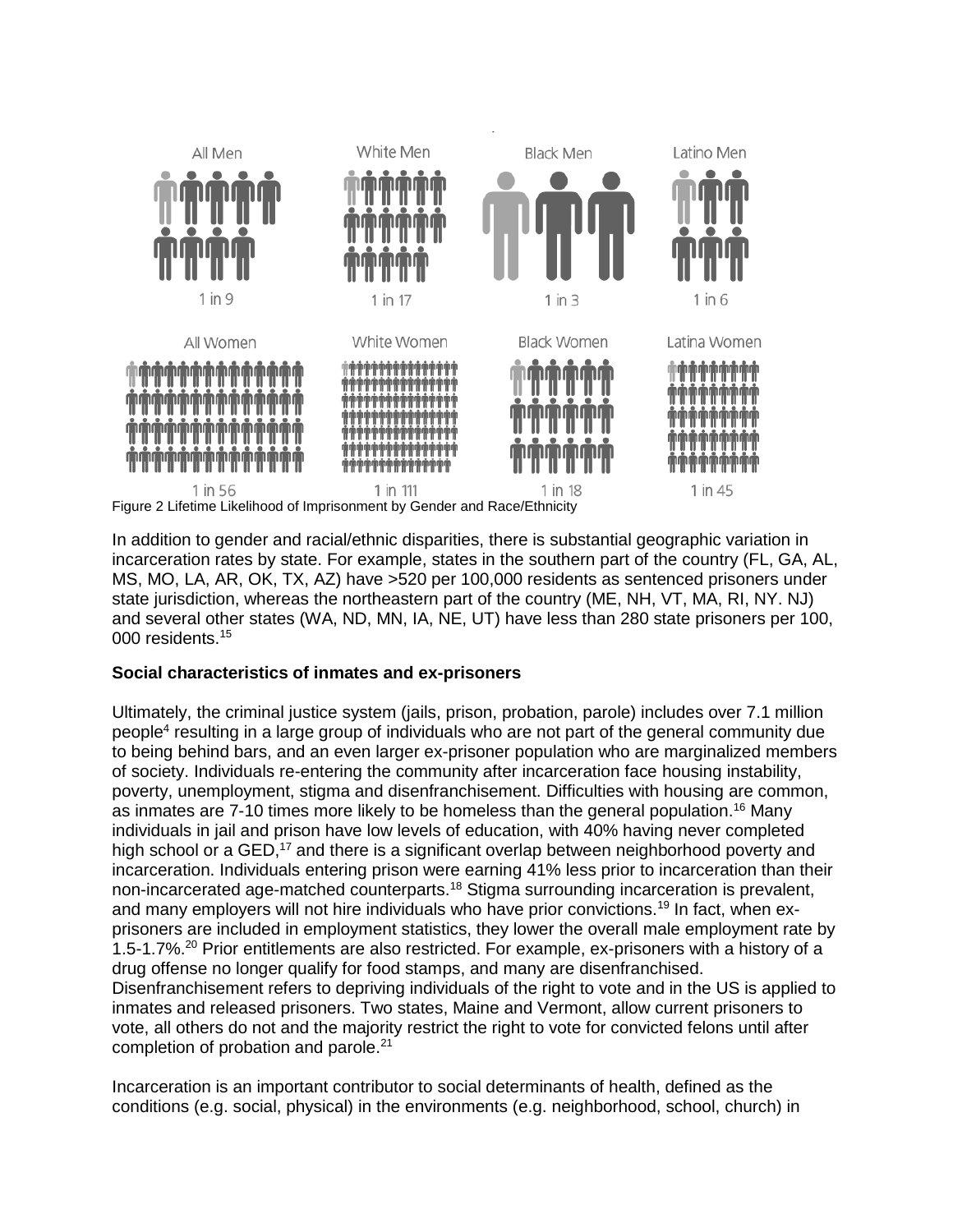which people are born, live, learn, work, play, worship, and age that affect a wide range of health, functioning, and quality-of-life outcomes and risks.<sup>[22](#page-14-1)</sup> Examples include available resources to meet daily needs, discrimination, exposure to crime and violence, social support and social interactions, exposure to mass media, quality schools, transportation, public safety and residential segregation. Neighborhoods most affected by incarceration are often those with unfavorable social determinants of health (e.g. low resources, high crime rates, poor quality schools, poor access to outdoor space) which play a significant role in the prevalence and outcomes of health problems in inmates and ex-prisoners.

## **Inmate medical issues**

Inmates and ex-prisoners have poor overall self-rated health, multiple chronic medical issues and poor access to medical care. In a survey conducted of 1200 inmates in the Massachusetts prison system, over 50% reported their health as either good, fair or poor.<sup>[23](#page-14-2)</sup> Inmates are more likely to report chronic medical issues than the general population,<sup>[24](#page-14-3)</sup> including arthritis (adjusted odds ratio, aOR, 1.7), asthma (aOR 1.4) hypertension (aOR 1.2), cervical cancer (aOR 4.2) and hepatitis (aOR 2.6).<sup>[25](#page-14-4)</sup> Access to medical care during incarceration is required by law, as it is considered "cruel and unusual punishment" not to provide inmates with the community standard of care, as determined by the *Estelle v.Gamble* case in Texas in 1976. [26](#page-14-5) However, prior to incarceration and after release, inmates are less likely to access appropriate medical care. Among older inmates, 52% reported pre-detainment acute care use and 47% planned to use the emergency room after release. Emergency room use was higher in homeless releasees, but lower for those with a primary care doctor.<sup>[27](#page-14-6)</sup> Compared to the general population, recently released inmates were more likely to visit the emergency room for mental health disorders (aOR 1.43) substance use disorders (aOR 1.93) and ambulatory care sensitive conditions (aOR 1.09).<sup>[28](#page-14-7)</sup> Dedicated transitions clinics may decrease inappropriate ED utilization.<sup>[29](#page-14-8)</sup> As 90% of states terminate federal benefits such as Medicaid upon incarceration, many ex-prisoners do not have health insurance when released.<sup>[30](#page-14-9)</sup>

## **Substance use and mental health**

Substance use and mental health issues are especially common among inmates and releasees. Given existing sentencing laws for drug related crimes, substance use is common among inmates, with up to 68% of jail inmates in 2002 reporting substance dependence or abuse.<sup>[31](#page-14-10)</sup> Serious mental illness is also common, and in 2005, more than one half of inmates reported recent symptoms or history of mental illness, including depression, mania, or psychotic disorders. There is significant overlap between mental illness and substance use in the incarcerated, with 70% of those with serious mental illness also reporting substance use.<sup>[32](#page-14-11)</sup>

# **Infectious diseases among inmates and releasees**

Many infectious diseases, such as sexually transmitted infections, HIV and hepatitis have an increased prevalence in the criminal justice system. Hammett estimated the burden of infectious diseases in released inmates as a proportion of everyone in the US with the disease and determined that 24% of all STIs, 35% of tuberculosis, 29% of Hepatitis C, 17% of AIDS, 13% of HIV, and 15% of Hepatitis B is present in the releasee population.<sup>[33](#page-14-12)</sup> As these are all communicable infectious, there are three reasons to screen and treat for infection during incarceration: (1) to improve individual outcomes, (2) to minimize spread within the correctional facility and (3) to decrease the chance of transmission in the community after release. In addition, if public health officials are not performing routine surveillance of inmates and recent releasees for these infections, then they will underestimate overall reservoir of disease.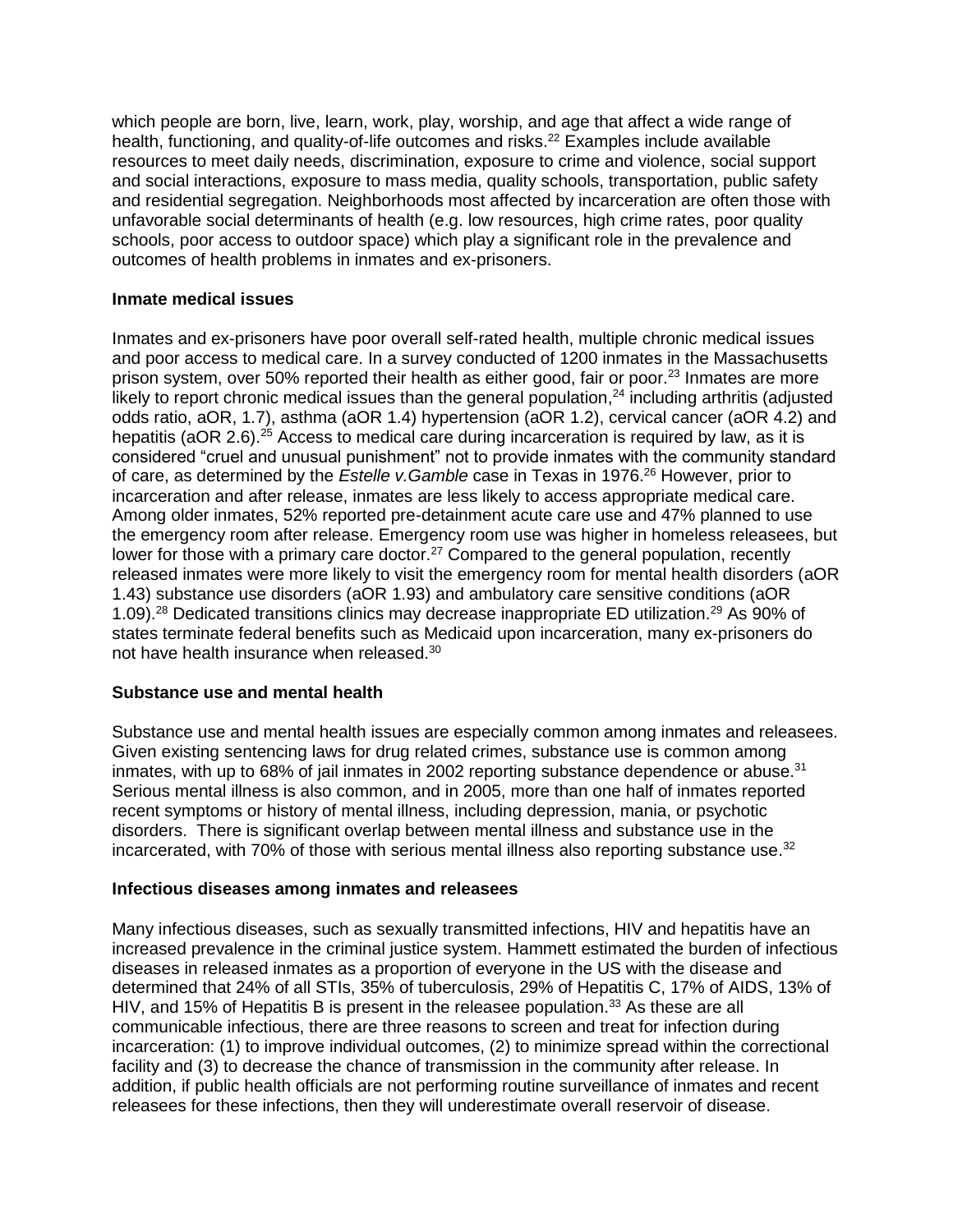# **SEXUALLY TRANSMITTED INFECTIONS (STIS)**

## **Prevalence of STIs**

Results from routine, opt-out screening efforts in jails and prisons have identified that prisoner rates of *Chlamydia trachomatis* and *Neisseria gonorrhea* infections are 3-5 times that of the general population.<sup>[34,](#page-14-13)[35](#page-14-14)</sup> For example, chlamydia positivity among females ages 14-39 by routine, opt-out screening is 6.9% in incarcerated females versus 2% in the general population. Similarly, other sexually transmitted infections such as syphilis,<sup>[36,](#page-14-15)[37](#page-14-16)</sup> trichomonas,<sup>[38](#page-14-17)</sup> herpes simplex virus (HSV) $^{39}$  $^{39}$  $^{39}$  and human papilloma virus<sup>[40](#page-14-19)</sup> are much more prevalent in jail and prison inmates. Recent incarceration as well as current incarceration are risk factors for prevalent STIs. Among a multisite, high-risk cohort of over 1300 women, those who had been incarcerated within the past six months were two times more likely to have trichomonas infection than those who had not been incarcerated.<sup>[41](#page-15-0)</sup>

## **Contribution of social and cultural factors to STIs and HIV in incarcerated populations**

Multiple social and cultural factors contribute to high rates of STIs in incarcerated populations and in communities highly affected by incarceration. Several behaviors may lead to both an increased risk of STI acquisition and incarceration. For example, substance use is associated with risk taking behavior such as unprotected sex, $42$  and also increases an individual's chance of going to jail. Commercial sex work, where sex is traded for drugs or money, also increases one's risk for both STIs and incarceration. Incarceration may disrupt primary intimate partnerships,[43](#page-15-2) and separated individuals may seek new sexual partnerships, which may result in concurrent or high-risk sexual relationships.<sup>[42](#page-15-1)</sup> In North Carolina, 52% of incarcerated men in reported a primary intimate relationship prior to going to jail, 55% stated that this relationship dissolved during incarceration. Loss of a partner due to incarceration was associated with nearly three times the prevalence of having 2 or more new partners (prevalence ratio 2.8,1.1-6.7) in the preceding month.<sup>[44](#page-15-3)</sup>

On a community level, mass incarceration of African American men has led to an altered male to female ratio in many neighborhoods. Particularly in racially segregated areas that are heavily impacted by incarceration, women far outnumber men,<sup>[11](#page-13-10)</sup> which can contribute to concurrent partnerships.[45](#page-15-4) Among African-American men and women on parole, low sex ratios increased the odds of having a risky sexual partner.<sup>[45](#page-15-4)</sup> In addition, poverty and violence in these communities contribute to unsafe neighborhoods, unemployment and unstable relationships.<sup>[46](#page-15-5)[,47](#page-15-6)</sup> An individual may not have risky behavior and yet still have a high risk of acquiring STIs or HIV. For example, in a cohort of heterosexual African Americans in the South who had recently acquired HIV, a lower risk subset was identified who had no history of substance use, high-risk sexual behaviors or partners who used drugs. In this group, HIV infection was associated with very low income, low education, and partners who were non-monogamous.<sup>[48](#page-15-7)</sup> Using social network analysis, investigators in Brooklyn, NY found that individual incarceration as well as incarceration of a sexual partner independently predicted current STIs and HIV. Individuals who had not been incarcerated and had neither HIV nor HSV, were linked to high-risk sexual networks by partners who had recently been incarcerated.[39](#page-14-18)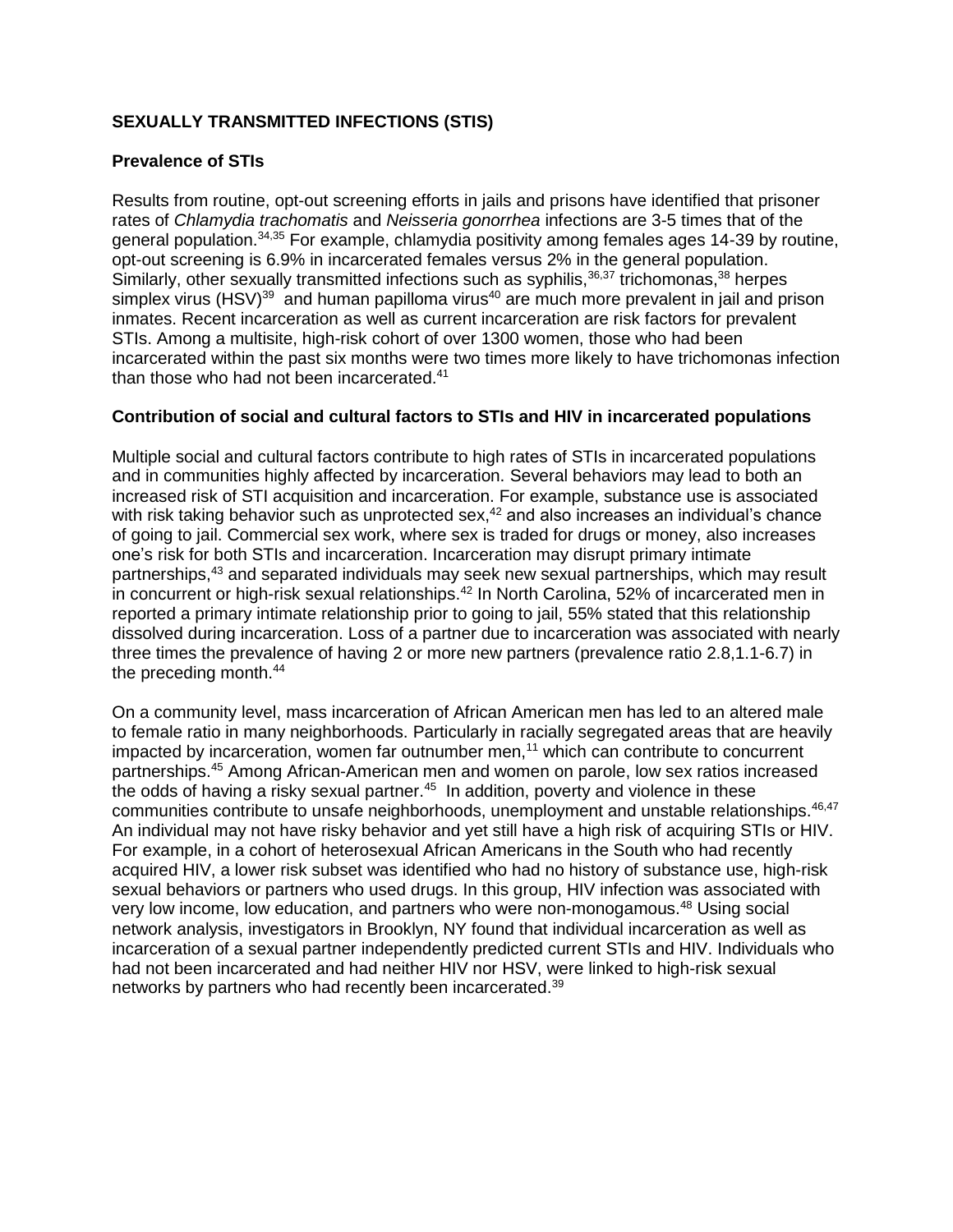

Figure 3: Male Chlamydia cases <=35, NYC, 2004-2006; Pathela et al. Sex Trans Dis 2009

## **Jail-based screening for STIs**

 $\Box$  2004; 2005; 2006

Routine urine-based screening can increase the number of detected chlamydia and gonorrhea infections substantially. In New York City, a routine screening program (offered as opt-out, regardless of symptoms) of all males 35 and under entering New York City jails identified 1636% more Chlamydia infections than the symptom-guided method used in the previous year in the jails (Figure 3). In fact, the jail-based STI screening program increased the citywide overall Chlamydia case rate by 59%. Similarly, screening for gonorrhea in the same population showed an 885% increase in gonorrhea case detection.<sup>[49](#page-15-8)</sup> The discontinuation of routine STI screening showed the opposite effect, in Chicago's Cook county jail, with a decline in the Chlamydia case rate from 2922 infections to 243, a decrease of 1100%, after a decrease in funding required a switch to symptom based screening only.<sup>[50](#page-15-9)</sup>

# **Community impact of screening for STIs in jail**

Given the rapid turnover of inmates from incarceration back to the community, and high rates of STIs in jail populations, STI screening in jails or prisons could potentially impact the community prevalence of disease. In San Francisco, a routine, jail-based chlamydia testing program for men was started in 1997. Investigators selected two STI clinics to study- one was located in an area with very high rates of incarceration (clinic S), and the other was located in an area with low incarceration rates (clinic O) (Figure 4). They compared the trend in Chlamydia positivity among women aged 15-25 in each of the two neighborhood clinics and found a significant decline from 16.1% to 7.8% positivity in clinic S and no significant change in positivity (4.7% to 4.7%) in clinic O.<sup>[51](#page-15-10)</sup> Although it is not possible to assign causality, this association suggests that jail based screening may impact community prevalence of STIs. However, a similar but unrelated study in Philadelphia, looked at the chlamydia case rate among women ages 20-24 attending family planning clinics after implementation of routine chlamydia screening in the men's prison. They compared rates of chlamydia in the clinic serving zip codes from which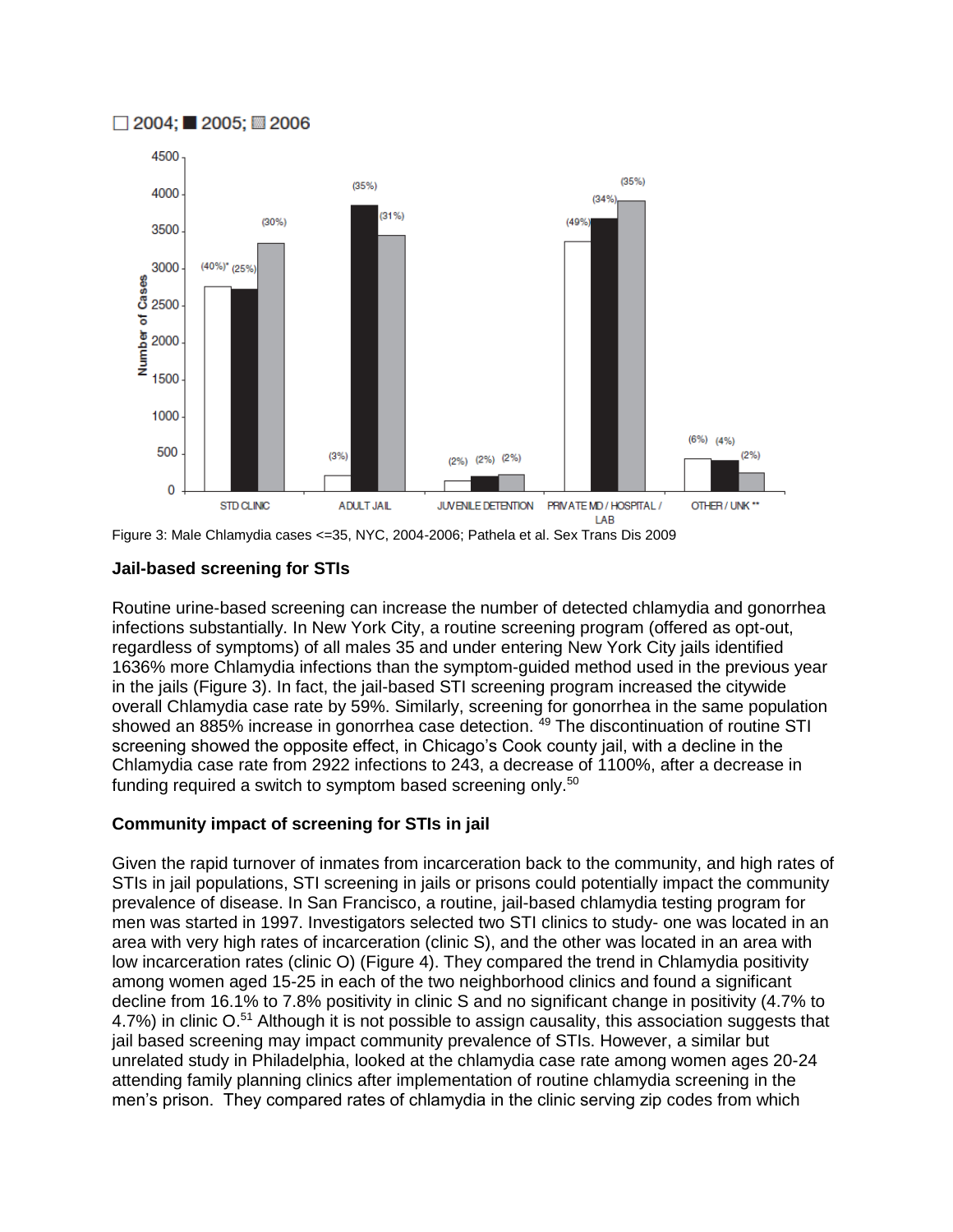many men originated who were treated for chlamydia with those from an area were few had received treatment. A decline was found in Chlamydia rates in both clinics that could not be attributed to the prisoner screening program.<sup>[52](#page-15-11)</sup> With these conflicting studies, it remains unclear what the true impact of corrections-based STI screening is, though modeling suggests that smaller communities with high incarceration rates are most likely to benefit.<sup>[53](#page-15-12)</sup>



Figure 4: Average Annual Jail Testing Density of Females aged 15-25 tested at neighborhood clinics in San Francisco; Barry et al, Sex Trans Dis 2009

#### **HIV**

#### **National HIV/AIDS Strategy and HIV Care Continuum Initiative**

The potential morbidity and mortality associated with HIV, health disparities in HIV-related outcomes and unchanging incidence of disease have meant that HIV remains a national health priority. The White House, under President Barack Obama, released its first National HIV/AIDS Strategy in 2010 with 3 primary goals: (1) reduce the incidence of disease; (2) increase access to care and optimize outcomes and (3) reduce HIV-related health disparities.<sup>[54](#page-15-13)</sup> Subsequently, in 2013, an executive order established the HIV Care Continuum initiative, accelerating efforts to increase detection of HIV, engagement in HIV care, treatment with antiretrovirals (ART) and increasing rates of viral suppression.<sup>[55](#page-15-14)</sup> The HIV care continuum, or HIV care cascade, has become a key metric in evaluating HIV care in the United States. [56](#page-15-15) National estimates from 2011 indicate that of 1.2 million people with HIV infection in the US, 80% are aware of their HIV status, 62% have been linked to medical care, 41% have been retained in care, 36% have been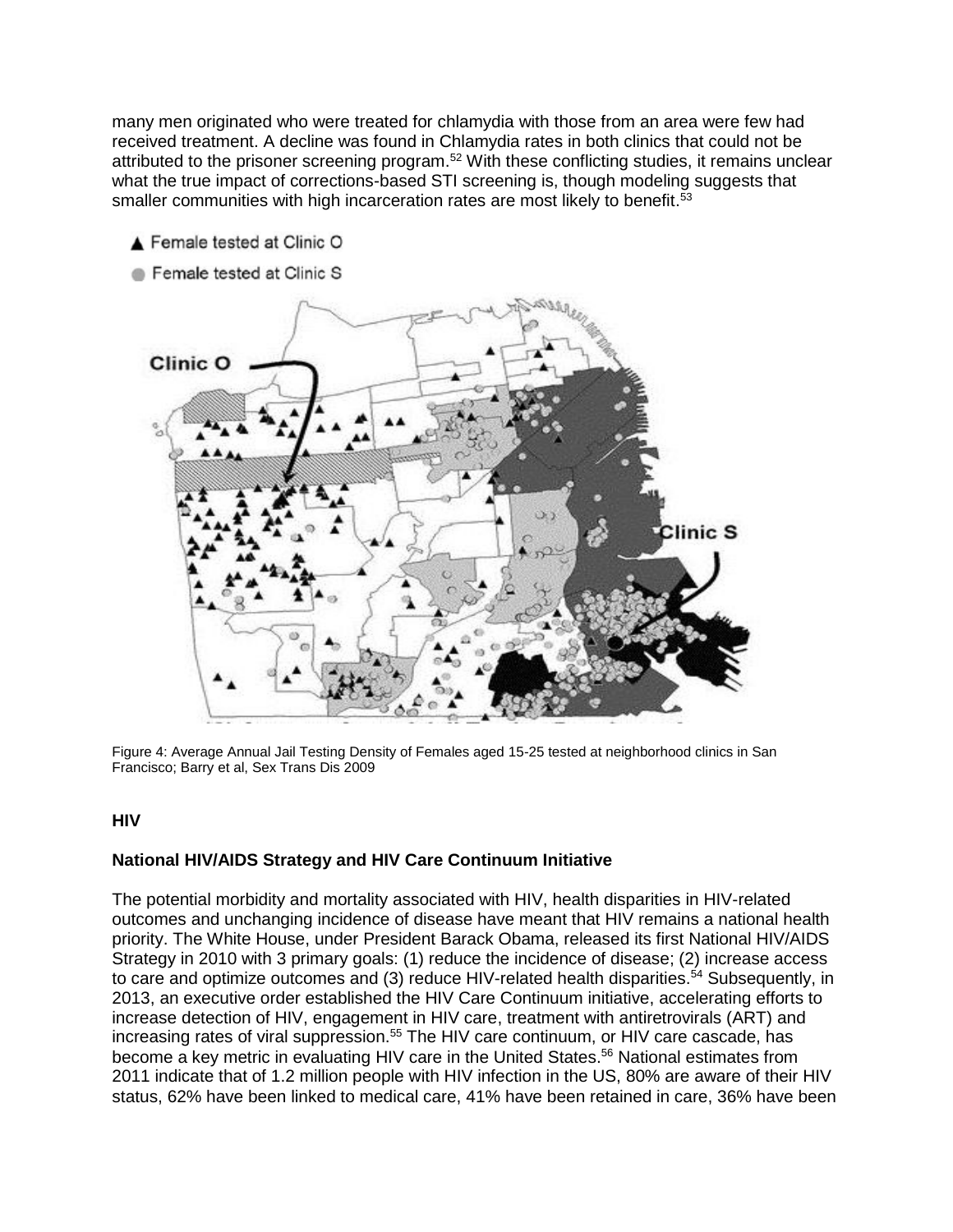prescribed antiretroviral therapy (ART) and 28% have an undetectable HIV viral load.<sup>[57](#page-15-16)</sup> The HIV Care Continuum and the National HIV/AIDS Strategy are intertwined. Treatment of HIV with antiretroviral therapy to achieve an undetectable viral load reduces the risk of HIV transmission by 96%, thereby reducing the incidence of disease, known as "treatment as prevention".<sup>[58](#page-15-17)</sup> Also, improving the overall HIV care cascade will require specific attention to African Americans who are less likely to be diagnosed, engaged in care, taking ART or to have an undetectable HIV viral load. [59](#page-15-18)

#### **HIV Care Cascade in the incarcerated and recently released**

The criminal justice system provides a critical public health opportunity to identify and treat individuals with HIV. It is estimated that 1 in 7 people who are HIV-infected pass through the correctional system each year.<sup>[60](#page-16-0)</sup> HIV-infected individuals entering jails and prisons are less likely to be aware of their HIV infection, less likely to have been engaged in HIV care, and less likely to have an undetectable HIV viral load than the general population. Therefore, to meet the goals of the National HIV/AIDS Strategy and to address the gaps in the HIV care cascade, it is necessary both to intervene in jails and prisons and to improve outcomes after release from incarceration. For HIV-infected inmates, access to treatment and treatment outcomes improve dramatically during incarceration, with rates of engagement in care, treatment and undetectable viral loads that are better than the general population. However, these measures drop down to less than pre-incarceration levels after release (Figure 5).<sup>[61](#page-16-1)</sup>



Figure 5 HIV Care Cascade in the Incarcerated and Recently Released. Iroh et al, Am J Pub Health 2015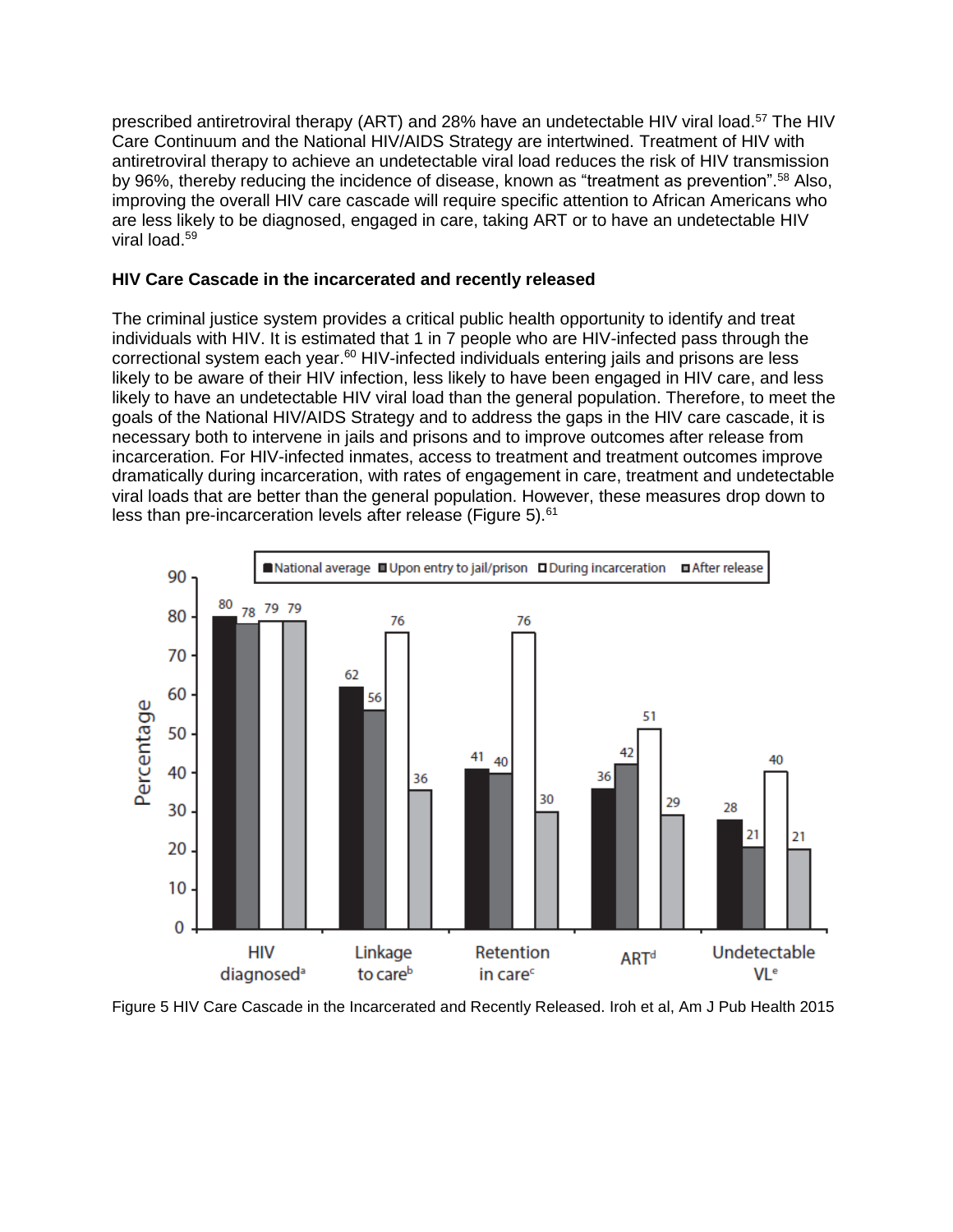## **HIV testing in jails and prisons**

HIV testing in the correctional system helps identify previously undiagnosed individuals and can also identify those who have been out of care. Three studies of blinded HIV testing (anonymized and performed for epidemiologic study) in the correctional setting provide an assessment of how many individuals have HIV who are unaware of their diagnosis. Estimates varied from 5% (20/356) newly diagnosed among all HIV positive tests in a North Carolina prison, to 104/389  $(27%)$  in a New York jail in to 93/250 (37%) in a Connecticut prison.<sup>[62-64](#page-16-2)</sup> Although results may vary depending on geographic region, setting (jail versus prison), and other factors, such as prior testing efforts, the incarcerated population has high rates of undiagnosed HIV infection.

Various studies have investigated HIV testing in jails and prisons and have differed in how testing is offered, such as mandatory, voluntary, opt-out testing, and whether or not it is offered as a rapid test (with results typically offered at the point-of-care) versus routine testing. Opt-out testing results in the largest proportion of the population being tested.<sup>[65](#page-16-3)</sup> Rapid testing has been noted to be feasible and acceptable.<sup>[66](#page-16-4)</sup> A large, multisite demonstration project performed rapid testing for HIV in jails in Florida, Louisiana, New York and Texas from 2003 to 2006. Of 33,211 inmates tested, 99.9% received their results, 409 (1.2%) were confirmed positive, 269 (0.8%) were new diagnoses and of these 40% reported unprotected heterosexual intercourse as their HIV factor.<sup>[67](#page-16-5)</sup> Offering HIV testing in jails and prisons may allow individuals to get tested who otherwise may not have sought out testing or did not believe themselves to be at high risk for HIV. The Centers for Disease Control (CDC) recommends offering routine, opt-out testing in correctional medical clinics,<sup>[68](#page-16-6)</sup> as this may reduce the stigma of testing, identify new infections, identify infections earlier and improve access to treatment and prevention services.<sup>[68,](#page-16-6)[69](#page-16-7)</sup> However, per a recent survey, only 19% of prison systems and 35% of jails provide opt-out HIV testing.[70](#page-16-8)

# **Engagement in HIV care for incarcerated and recently released individuals**

For incoming inmates, overall rates of linkage to care and retention in care (collectively referred to as engagement in care) are lower than the general population. Jails and prisons therefore have a significant role in improving rates of engagement (and re-engagement) in HIV care. During incarceration, the majority of HIV-infected inmates has access to HIV care and surpasses the general population in this step of the cascade. However, after release from incarceration, rates of linkage to care and retention in care drop dramatically. In a study of 1750 Texas prison inmates released to the Houston area, only 20% enrolled with an HIV clinic within 30 days and 28% did so within 90 days. $71$ 

Barriers to engagement in care after release from incarceration include drug use,<sup>[72](#page-16-10)</sup> mental illness, stigma, lack of social support and unemployment,<sup>[73](#page-16-11)</sup> whereas positive associations with engagement in care were seen with HIV education during incarceration, discharge planning, transportation and stable housing.<sup>[74,](#page-16-12)[75](#page-16-13)</sup> Accordingly, successful interventions have addressed many of these issues, including opiate replacement therapy<sup>[76,](#page-16-14)[77](#page-16-15)</sup> enhanced case management,<sup>[78-](#page-17-0)</sup>  $80$  patient navigation,  $81$  or combinations thereof.  $74$  Currently, fewer than 20 percent of prisons and jails provide discharge planning services for inmates transitioning to the community per CDC guidelines, including making an appointment with a community health care provider, assisting with enrollment in an entitlement program, and providing a copy of the medical record and a supply of HIV medication.<sup>[70](#page-16-8)</sup> Under the Affordable Care Act, states which are expanding Medicaid will have new opportunities to link individuals to community health care after release from jail. $82$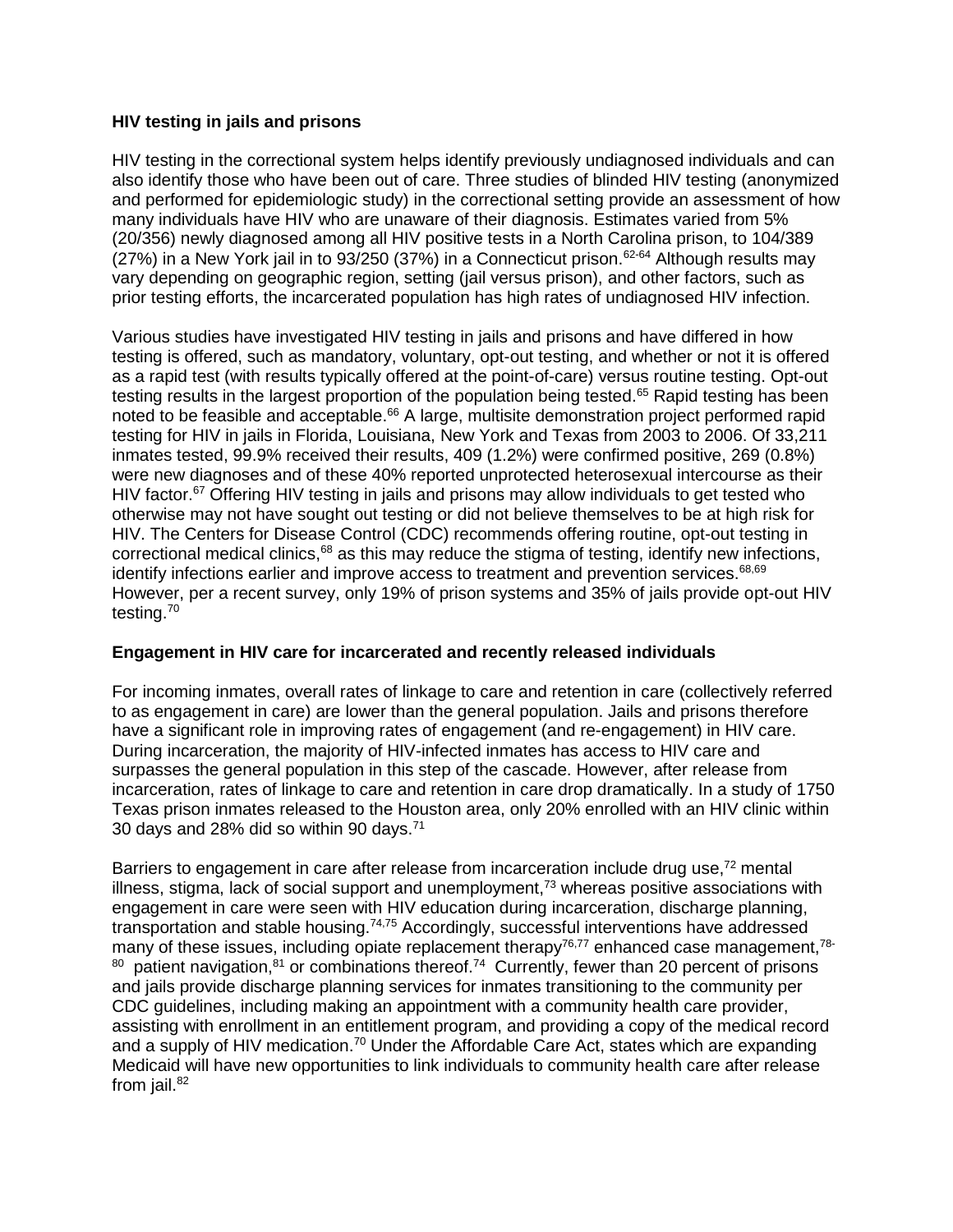## **HIV treatment in jails and prisons and after release**

A major challenge to making a sustained impact on clinical outcomes in HIV-infected inmates is the transition of care after release from incarceration. On average 51% of all HIV-infected inmates receive treatment during incarceration, which is nearly 10% points higher than the general population. In addition, 40% of the all inmates with HIV (80% of those on treatment) achieve an undetectable viral load, compared to 28% (77% of those on treatment) in the general population.<sup>[61](#page-16-1)</sup> However, these gains are often not sustained after release.<sup>[83](#page-17-3)</sup> The time period immediately following release from jail is a chaotic and vulnerable time. During the two weeks following release, the mortality of released prisoners is 12 times that of the general population.<sup>[84](#page-17-4)</sup> Of 2100 inmates who were taking ART during incarceration and released in Texas, only 5% filled their medication prescriptions within 10 days of release, 17% within 30 days, and 30% within 60 days.<sup>[85](#page-17-5)</sup> In addition, recent releasees may have high risk sexual and drug use behavior in the time period following incarceration. $86,87$  $86,87$  Interruption or discontinuation of HIV treatment during this unstable period may result in adverse health outcomes in the releasees and may increase their risk of transmitting HIV to others.

# **HIV virologic suppression among Inmates and releasees**

Limited data exists on virologic suppression after release of inmates as correctional health and community health records do not routinely exchange data. Springer and colleagues showed that among inmates who were re-incarcerated after being out of prison for at least 3 months had an interim increase in viral load and decline in CD4 count that which were greater than the improvements in clinical markers that they had made during the initial incarceration. Of those who were re-incarcerated, only 2/292 (0.6%) had an undetectable viral load at reincarceration whereas 1101/1866 (59%) of the entire cohort had achieved a viral load during the initial incarceration. [83](#page-17-3) A demonstration project at 10 different correctional sites, each with different HIV-related interventions and involving a total of 1260 individuals, found that 26% of all participants had an undetectable viral load at 6 months after release from incarceration.<sup>[74](#page-16-12)</sup> Overall, these proportions are quite low, though the 26% virologic suppression rate is similar to the general population and is based on an analysis where missing data was considered not suppressed. In order to properly address the HIV care cascade in this population, additional data on HIV clinical outcomes in releasees is needed, as are additional interventions aimed at improving virologic suppression.

## **National efforts to improve the HIV Care Cascade in the criminal justice system**

The National Institute on Drug Abuse and the National Institutes of Health has dedicated research funds to addressing HIV in the criminal justice system. A request for proposals in 2012 launched 12 different research projects aimed at different components of the HIV Care Cascade based on the "Seek, Test, Treat and Retain" paradigm. Projects investigating a new metric for measuring engagement in care and clinical outcomes, combined treatment with opiate replacement and ART, HIV/HCV testing and linkage to care, peer navigation, HIV testing at probation offices, intensive case management and adherence counseling, and using mobile technology to improve linkage to HIV care are currently ongoing.<sup>[88](#page-17-8)</sup>

## **Local projects addressing HIV in the criminal justice system**

Health care at the Dallas County Jail (DCJ) is provided by Parkland Health and Hospital Systems, as is outpatient medical care for the majority of HIV-infected inmates at the jail. This provides a unique opportunity to measure the HIV care cascade in this population and to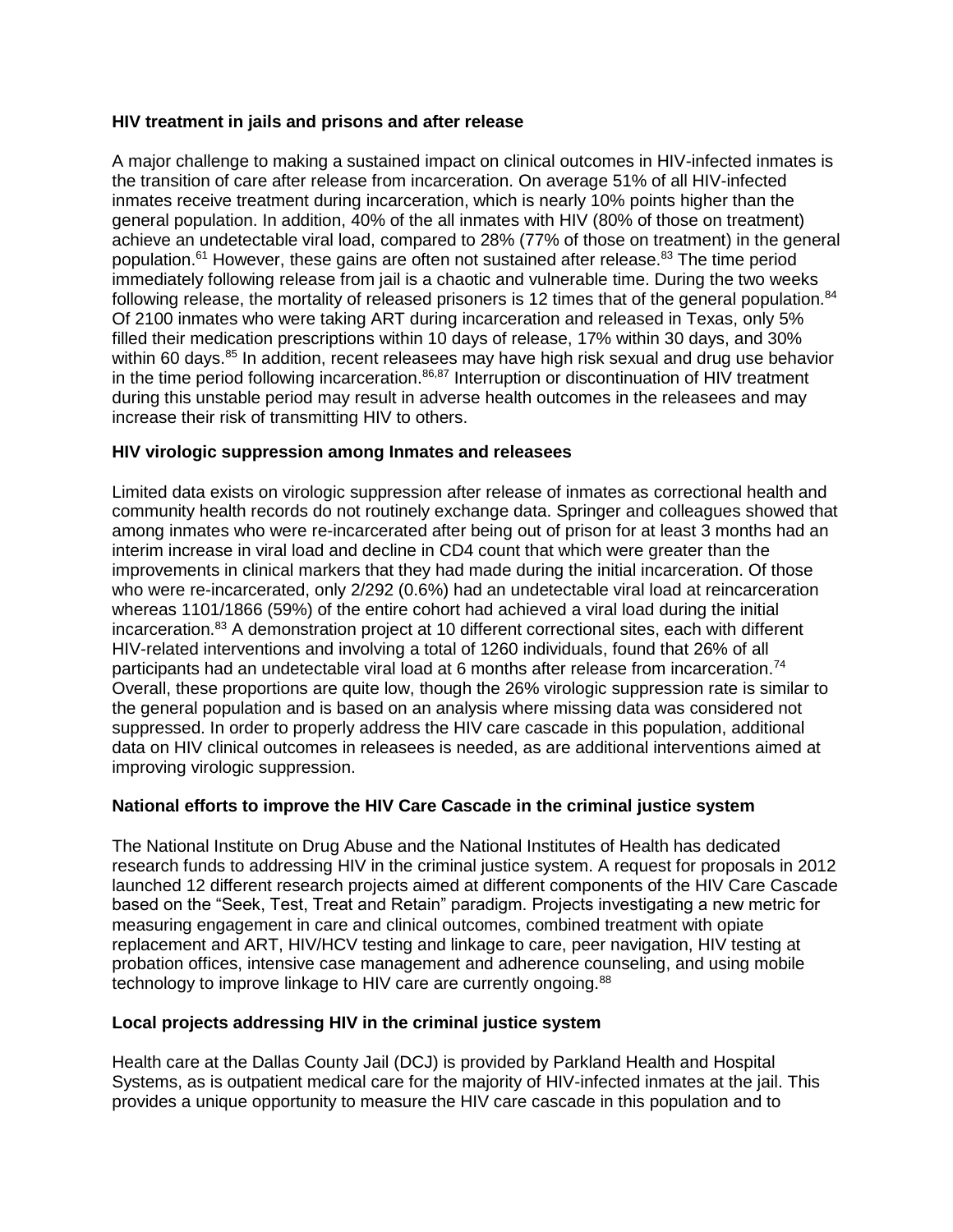measure the impact of interventions within this system. Currently, HIV testing is provided on a part-time basis at intake and during incarceration, though <1% of inmates are being tested for HIV with this method. A new quality improvement project is currently being implemented where opt-out HIV and HCV testing is offered at intake into the jail, though integration into the security workflow has been an early barrier to implementation. HIV clinical care and ART is available to all HIV-infected inmates and a full-time HIV case manager works at the DCJ. An extensive retrospective data collection is ongoing for all HIV-infected inmates who passed through the Dallas County Jail from 2011-2013, which includes over 1800 unique individuals and will examine both social factors and clinical outcomes. Lastly, the HIV/AIDS Re-entry Coalition, a local group of various stakeholders established by Dr. Nijhawan in 2012, meets regularly to discuss current barriers to improving the HIV care cascade in the incarcerated and recently released, how to improve communication and referrals among stakeholder agencies, and developing and locally implementing best practices for incarcerated and recently released HIVinfected individuals in Dallas.

## **Conclusion**

There has been a dramatic increase in US incarceration rates since the 1980s, mostly driven by changes in sentencing for drug-related crimes. Incarceration disproportionately affects African American men, and inmates are more likely to live in poverty, be homeless and have a low level of education than the general population. In addition to social issues, inmates often experience multiple medical co-morbidities and have high rates of mental health and substance use disorders. A significant burden of infectious diseases (tuberculosis, hepatitis, STIs, HIV) exists among incarcerated and recently released individuals. These infections are not only transmissible, but are often asymptomatic, highlighting the important public health role for jails and prisons in the detection and treatment of these infectious diseases. The increased prevalence of STIs and HIV in this population is due to multiple factors including overlapping individual risk factors for incarceration and acquisition of STIs/HIV, such as transactional sex and drug use, as well as community level factors such as altered gender ratios and segregation. Screening and treatment for STIs in jails and prisons is feasible, detects many new infections, and may impact community health. Incarceration is also a unique opportunity to identify previously undiagnosed individuals with HIV, increase engagement or re-engagement in HIV care and improve virologic outcomes. In order to improve our understanding and control of infectious diseases including STIs and HIV, and to implement best practices in the criminal justice system and after release, increased collaboration is needed on a national level between academic institutions, the department of health and the department of corrections.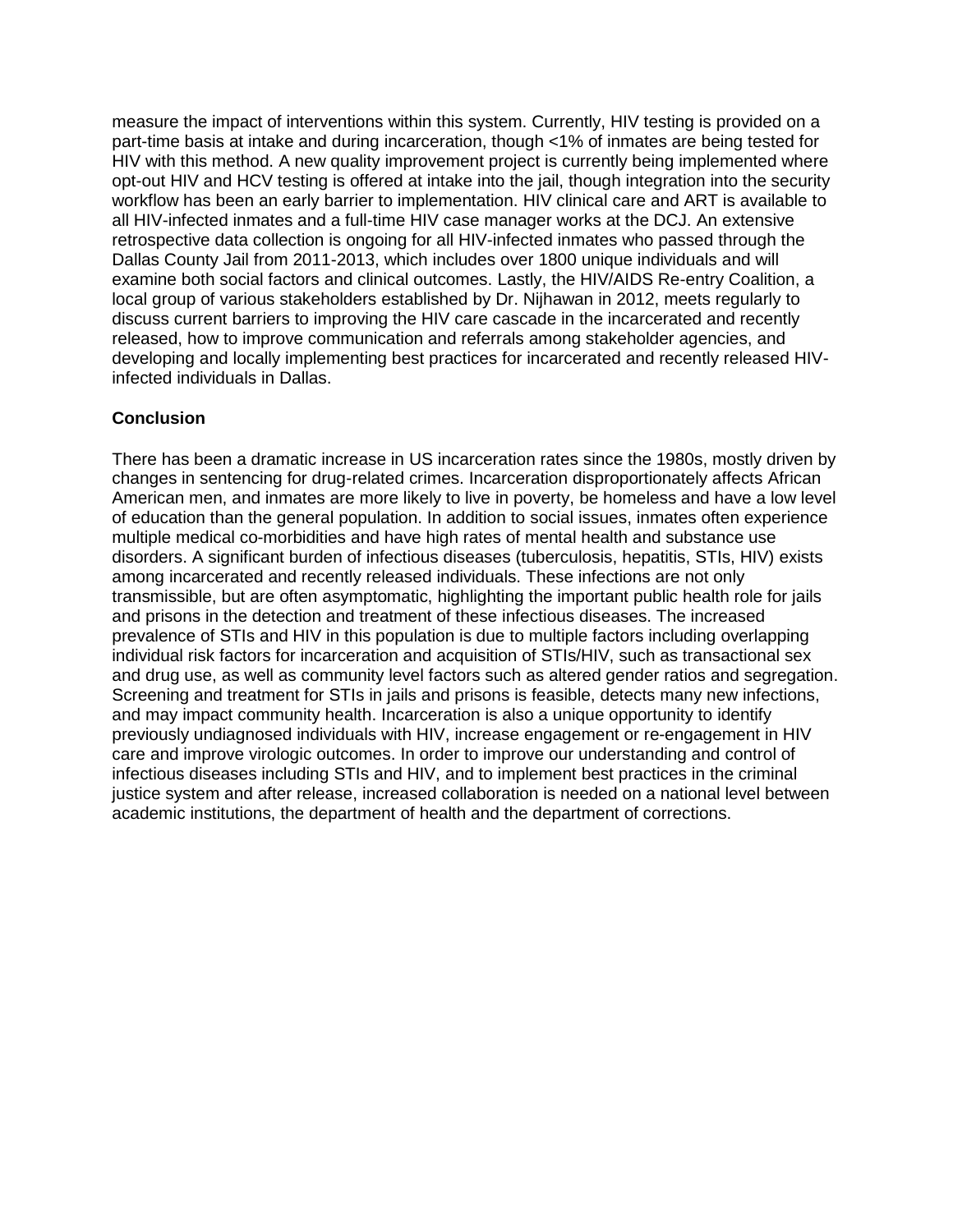#### References

- <span id="page-13-0"></span>**1.** Walmsley Roy. World Prison Population List (10th Edition). 2013; [http://www.prisonstudies.org/research-publications?shs\\_term\\_node\\_tid\\_depth=27.](http://www.prisonstudies.org/research-publications?shs_term_node_tid_depth=27) Accessed 7/30/2015, 2015.
- <span id="page-13-1"></span>**2.** Carson EA; Golinelli, D. *Prisoners in 2012, Trends in Admissions and Releases.* US Dept of Justice, Office of Justice Programs;2014.
- <span id="page-13-2"></span>**3.** Beck AJ; Blumstein, A. Trends in Incarceration Rates: 1980-2010. Paper prepared for the National Research Council Committee on the Causes and Consequences of High Rates of Incarceration; cited in The Growth of Incarceration in the United States: Exploring Causes and Consequences, 2014 Edited by Travis,J Western, B and Redburn, E. National Academies Press 2012.
- <span id="page-13-3"></span>**4.** Glaze L; Kaeble, D. *Corectional Populations in the United States, 2013.* US Dept of Justice, Office of Justice Programs; December 2014.
- <span id="page-13-4"></span>**5.** Bureau of Justice Statistics. "What is the difference between probation and parole?". 2015; [http://www.bjs.gov/index.cfm?ty=qa&iid=324.](http://www.bjs.gov/index.cfm?ty=qa&iid=324) Accessed July 31, 2015.
- <span id="page-13-5"></span>**6.** Kearney M; Harris, B; Jacome, E; Parker, L. Ten Economic Facts about Crime and Incarceration in the United States. 2014; [http://www.brookings.edu/~/media/research/files/papers/2014/05/01-crime](http://www.brookings.edu/~/media/research/files/papers/2014/05/01-crime-facts/v8_thp_10crimefacts.pdf)[facts/v8\\_thp\\_10crimefacts.pdf.](http://www.brookings.edu/~/media/research/files/papers/2014/05/01-crime-facts/v8_thp_10crimefacts.pdf) Accessed July 25, 2015.
- <span id="page-13-6"></span>**7.** Public Policy Institute of California. *California's Prison and Jail systems continue to face challenges.* 2015.
- <span id="page-13-7"></span>**8.** National Research Council. *The Growth of Incarceration in the United States: Exploring Causes and Consequences.* National Academies Press; 2014.
- <span id="page-13-8"></span>**9.** Pew Charitable Trusts. *One in 100 Behind Bars in America* Pew Charitable Trusts;2008.
- <span id="page-13-9"></span>**10.** Bonczar T. Prevalence of Imprisonment in the US Population, 1974-2001. In: Statistics BoJ, ed: US Department of Justice; adapted from a report "Fact Sheet: Trends in US Corrections" The Sentencing Project; 2003.
- <span id="page-13-10"></span>**11.** Wolfers J; Leonhardt, D; Quealy,K. 1.5 Million Missing Black Men. *The New York Times.* April 20, 2015.
- <span id="page-13-11"></span>**12.** Travis J; Waul, M. *Prisoners Once Removed: The Impact of Incarceration and Reentry on Children, Families, and Communities.* The Urban Institute; 2003.
- <span id="page-13-12"></span>**13.** Perry A. R., Bright M. African American fathers and incarceration: paternal involvement and child outcomes. *Social work in public health.* 2012;27(1-2):187-203.
- <span id="page-13-13"></span>**14.** Bilchick S; Seymour, C; Kreisher,K. Parents in Prison. *Corrections Today.* 2001;63(7):108-111.
- <span id="page-13-14"></span>**15.** Stephan J. *Census of State and Federal Correctional Facilities, 2005.* US Dept of Justice, Office of Justice Programs;2008.
- <span id="page-13-15"></span>**16.** Greenberg G. A., Rosenheck R. A. Mental health and other risk factors for jail incarceration among male veterans. *The Psychiatric quarterly.* Mar 2009;80(1):41-53.
- <span id="page-13-16"></span>**17.** Harlow C. *Education and Correctional Populations.* US Dept of Justice, Office of Justice Programs;2003.
- <span id="page-13-17"></span>**18.** James D. *Profile of Jail Inmates, 2002.* US Department of Justice: Office of Justice Programs;2004.
- <span id="page-13-18"></span>**19.** Holzer H. *What Employers Want: Job Prospects for Less Educated Workers.* Nwe York, NY: Russell Sage; 1996.
- <span id="page-13-19"></span>**20.** Schmitt J.;Warner, K. . *Ex-offenders and the Labor Market.* Center for Economic and Policy Research;2010.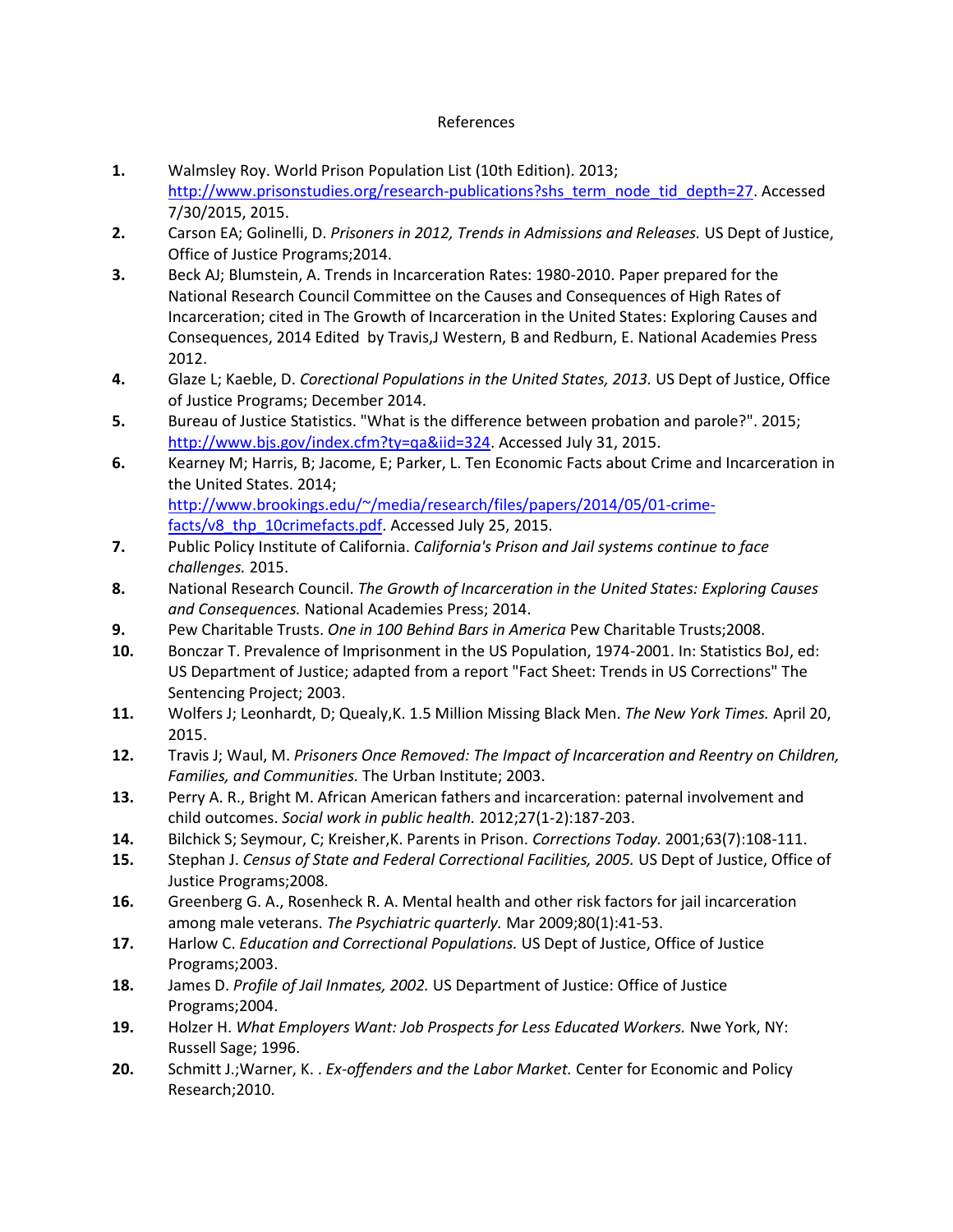- <span id="page-14-0"></span>**21.** The Sentencing Project. Fact Sheet: Felony Disenfranchisement Laws in the United States. 2014; [http://www.sentencingproject.org/doc/publications/fd\\_Felony%20Disenfranchisement%20Law](http://www.sentencingproject.org/doc/publications/fd_Felony%20Disenfranchisement%20Laws%20in%20the%20US.pdf) [s%20in%20the%20US.pdf.](http://www.sentencingproject.org/doc/publications/fd_Felony%20Disenfranchisement%20Laws%20in%20the%20US.pdf) Accessed July 5,, 2015.
- <span id="page-14-1"></span>**22.** US Department of Health and Human Services: Office of Disease Prevention and Health Promotion. Health People 2020: Determinants of Health. [http://www.healthypeople.gov/2020/about/foundation-health-measures/Determinants-of-](http://www.healthypeople.gov/2020/about/foundation-health-measures/Determinants-of-Health#social)[Health#social.](http://www.healthypeople.gov/2020/about/foundation-health-measures/Determinants-of-Health#social) Accessed July 15, 2015.
- <span id="page-14-2"></span>**23.** Conklin T. J., Lincoln T., Tuthill R. W. Self-reported health and prior health behaviors of newly admitted correctional inmates. *American Journal of Public Health.* 2000;90(12):1939-1941.
- <span id="page-14-3"></span>**24.** Maruschak L. *Medical Problems of Inmates.* US Dept of Justice, Office of Justice Programs;2008.
- <span id="page-14-4"></span>**25.** Binswanger I. A., Krueger P. M., Steiner J. F. Prevalence of chronic medical conditions among jail and prison inmates in the USA compared with the general population. *Journal of epidemiology and community health.* Nov 2009;63(11):912-919.
- <span id="page-14-5"></span>**26.** Supreme Court of the United States. Estelle v Gamble. 1976; [http://supreme-court](http://supreme-court-cases.insidegov.com/l/4162/Estelle-Corrections-Director-Et-Al-v-Gamble)[cases.insidegov.com/l/4162/Estelle-Corrections-Director-Et-Al-v-Gamble.](http://supreme-court-cases.insidegov.com/l/4162/Estelle-Corrections-Director-Et-Al-v-Gamble)
- <span id="page-14-6"></span>**27.** Chodos A. H., Ahalt C., Cenzer I. S., et al. Older jail inmates and community acute care use. *Am J Public Health.* Sep 2014;104(9):1728-1733.
- <span id="page-14-7"></span>**28.** Frank J. W., Andrews C. M., Green T. C., et al. Emergency department utilization among recently released prisoners: a retrospective cohort study. *BMC emergency medicine.* 2013;13:16.
- <span id="page-14-8"></span>**29.** Wang E. A., Hong C. S., Shavit S., et al. Engaging individuals recently released from prison into primary care: a randomized trial. *Am J Public Health.* Sep 2012;102(9):e22-29.
- <span id="page-14-9"></span>**30.** Wakeman S. E., McKinney M. E., Rich J. D. Filling the gap: the importance of Medicaid continuity for former inmates. *J Gen Intern Med.* Jul 2009;24(7):860-862.
- <span id="page-14-10"></span>**31.** Karberg J; James, D. *Substance Dependence, Abuse, and Treatment of Jail Inmates, 2002.* US Department of Justice: Office of Justice Programs;2005.
- <span id="page-14-11"></span>**32.** James D; Glaze, L. *Mental Health Problems of Prison and Jail Inmates.* US Department of Justice: Office of Justice Programs;2006.
- <span id="page-14-12"></span>**33.** Hammett T. M., Harmon M. P., Rhodes W. The burden of infectious disease among inmates of and releasees from US correctional facilities, 1997. *Am J Public Health.* Nov 2002;92(11):1789- 1794.
- <span id="page-14-13"></span>**34.** Centers for Disease Control. 2009, Sexually Transmitted Diseases Surveillance; Chlamydia Profiles 2009. Vo[l http://www.cdc.gov/std/chlamydia2009/:](http://www.cdc.gov/std/chlamydia2009/:) Centers for Disease Control; 2011.
- <span id="page-14-14"></span>**35.** Centers for Disease Control and Prevention. *STDs in Persons Entering Corrections Facilities.* Department of Helath and Human Services;2011.
- <span id="page-14-15"></span>**36.** Javanbakht M., Boudov M., Anderson L. J., et al. Sexually transmitted infections among incarcerated women: findings from a decade of screening in a Los Angeles County Jail, 2002- 2012. *Am J Public Health.* Nov 2014;104(11):e103-109.
- <span id="page-14-16"></span>**37.** Javanbakht M., Murphy R., Harawa N. T., et al. Sexually transmitted infections and HIV prevalence among incarcerated men who have sex with men, 2000-2005. *Sex Transm Dis.* Feb 2009;36(2 Suppl):S17-21.
- <span id="page-14-17"></span>**38.** Nijhawan A. E., Chapin K. C., Salloway R., et al. Prevalence and predictors of trichomonas infection in newly incarcerated women. *Sex Transm Dis.* Dec 2012;39(12):973-978.
- <span id="page-14-18"></span>**39.** Khan M. R., Epperson M. W., Mateu-Gelabert P., et al. Incarceration, sex with an STI- or HIVinfected partner, and infection with an STI or HIV in Bushwick, Brooklyn, NY: a social network perspective. *Am J Public Health.* Jun 2011;101(6):1110-1117.
- <span id="page-14-19"></span>**40.** Bickell N. A., Vermund S. H., Holmes M., et al. Human papillomavirus, gonorrhea, syphilis, and cervical dysplasia in jailed women. *Am J Public Health.* Oct 1991;81(10):1318-1320.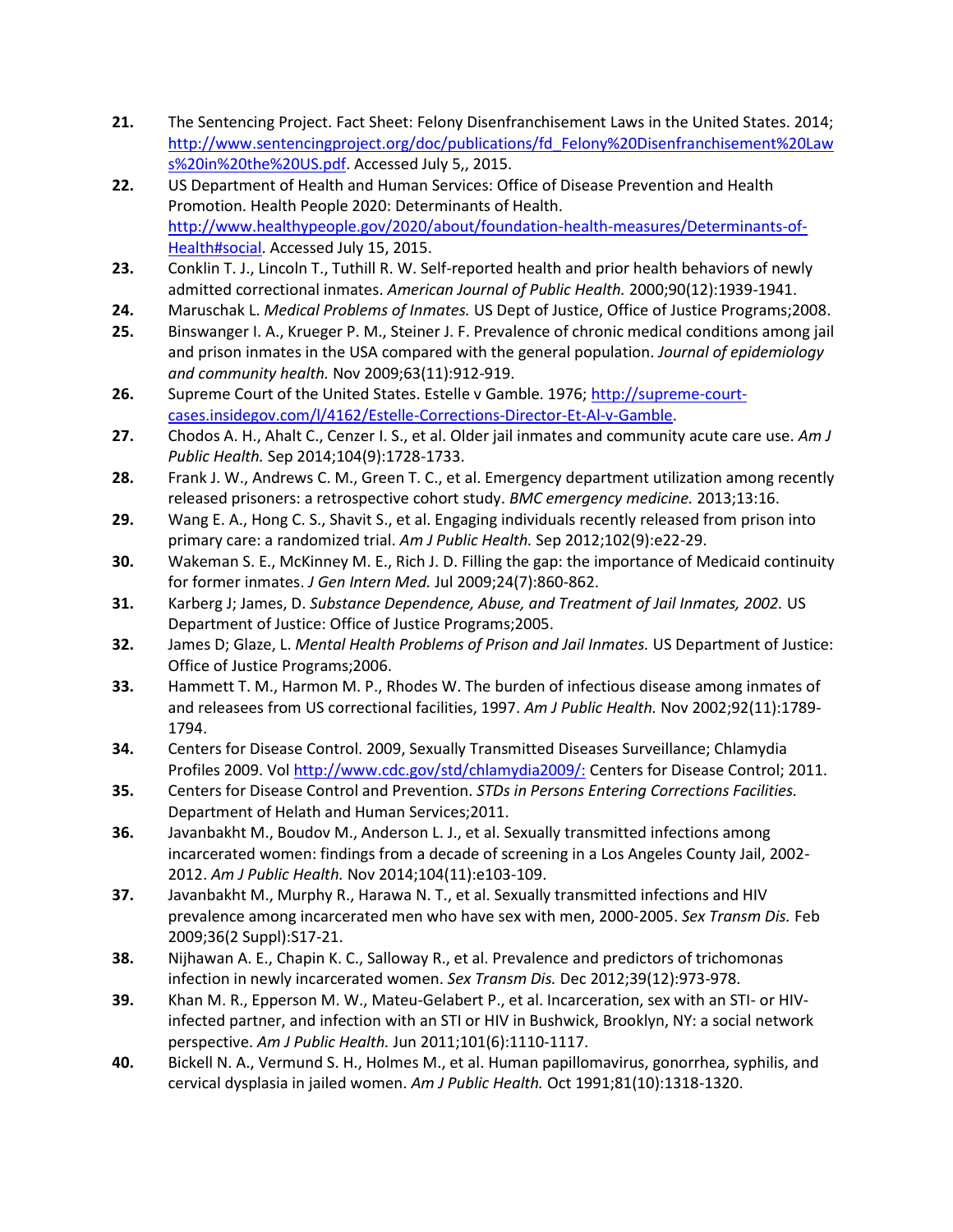- <span id="page-15-0"></span>**41.** Nijhawan A. E., DeLong A. K., Celentano D. D., et al. The association between Trichomonas infection and incarceration in HIV-seropositive and at-risk HIV-seronegative women. *Sex Transm Dis.* Dec 2011;38(12):1094-1100.
- <span id="page-15-1"></span>**42.** Khan M. R., Doherty I. A., Schoenbach V. J., et al. Incarceration and high-risk sex partnerships among men in the United States. *J Urban Health.* Jul 2009;86(4):584-601.
- <span id="page-15-2"></span>**43.** Khan M. R., Behrend L., Adimora A. A., et al. Dissolution of primary intimate relationships during incarceration and associations with post-release STI/HIV risk behavior in a Southeastern city. *Sex Transm Dis.* Jan 2011;38(1):43-47.
- <span id="page-15-3"></span>**44.** Khan M. R., Behrend L., Adimora A. A., et al. Dissolution of primary intimate relationships during incarceration and implications for post-release HIV transmission. *J Urban Health.* Apr 2011;88(2):365-375.
- <span id="page-15-4"></span>**45.** Green T. C., Pouget E. R., Harrington M., et al. Limiting options: sex ratios, incarceration rates, and sexual risk behavior among people on probation and parole. *Sex Transm Dis.* Jun 2012;39(6):424-430.
- <span id="page-15-5"></span>**46.** Adimora A. A., Schoenbach V. J., Martinson F., et al. Concurrent sexual partnerships among African Americans in the rural south. *Annals of Epidemiology.* 2004;14(3):155-160.
- <span id="page-15-6"></span>**47.** Adimora A. A., Schoenbach V. J. Social context, sexual networks, and racial disparities in rates of sexually transmitted infections. *The Journal of infectious diseases.* 2005;191 Suppl 1:S115-122.
- <span id="page-15-7"></span>**48.** Adimora A. A., Schoenbach V. J., Doherty I. A. HIV and African Americans in the southern United States: sexual networks and social context. *Sex Transm Dis.* Jul 2006;33(7 Suppl):S39-45.
- <span id="page-15-8"></span>**49.** Pathela P., Hennessy R. R., Blank S., et al. The Contribution of a Urine-Based Jail Screening Program to Citywide Male Chlamydia and Gonorrhea Case Rates in New York City. *Sexually transmitted diseases.* 2007.
- <span id="page-15-9"></span>**50.** Broad J., Cox T., Rodriguez S., et al. The impact of discontinuation of male STD screening services at a large urban county jail: Chicago, 2002-2004. *Sexually transmitted diseases.* 2009;36(2 Suppl):S49-52.
- <span id="page-15-10"></span>**51.** Barry P. M., Kent C. K., Scott K. C., et al. Is Jail Screening Associated With a Decrease in Chlamydia Positivity Among Females Seeking Health Services at Community Clinics?-San Francisco, 1997-2004. *Sexually transmitted diseases.* 2008.
- <span id="page-15-11"></span>**52.** Peterman T. A., Newman D. R., Goldberg M., et al. Screening male prisoners for Chlamydia trachomatis: impact on test positivity among women from their neighborhoods who were tested in family planning clinics. *Sex Transm Dis.* Jul 2009;36(7):425-429.
- <span id="page-15-12"></span>**53.** Owusu-Edusei K., Jr., Gift T. L., Chesson H. W., et al. Investigating the potential public health benefit of jail-based screening and treatment programs for chlamydia. *Am J Epidemiol.* Mar 1 2013;177(5):463-473.
- <span id="page-15-13"></span>**54.** National HIV/AIDS Strategy for the United States. 2010; [http://www.whitehouse.gov/sites/default/files/uploads/NHAS.pdf.](http://www.whitehouse.gov/sites/default/files/uploads/NHAS.pdf) Accessed August 29, 2013.
- <span id="page-15-14"></span>**55.** Barack Obama. *Executive Order: HIV Care Continuum Initiative.* The White House, Office of the Press Secretary;2013.
- <span id="page-15-15"></span>**56.** Gardner E. M., McLees M. P., Steiner J. F., et al. The spectrum of engagement in HIV care and its relevance to test-and-treat strategies for prevention of HIV infection. *Clinical infectious diseases : an official publication of the Infectious Diseases Society of America.* 2011;52(6):793-800.
- <span id="page-15-16"></span>**57.** Cohen S et al. Vital Signs: HIV Prevention Through Care and Treatment. *Morbidity and Mortality Weekly Report.* 2011;60(47):1618-1623.
- <span id="page-15-17"></span>**58.** Cohen M. S., Chen Y. Q., McCauley M., et al. Prevention of HIV-1 infection with early antiretroviral therapy. *N Engl J Med.* Aug 11 2011;365(6):493-505.
- <span id="page-15-18"></span>**59.** Skarbinski I Hall; E Frazier; D Holtgrave; C Furlow-Parmley; T Tange; K Mahle; S Cohen; J. Continuum of HIV Care: Difference in Care and Treatment by Sex and Race/Ethnicity in the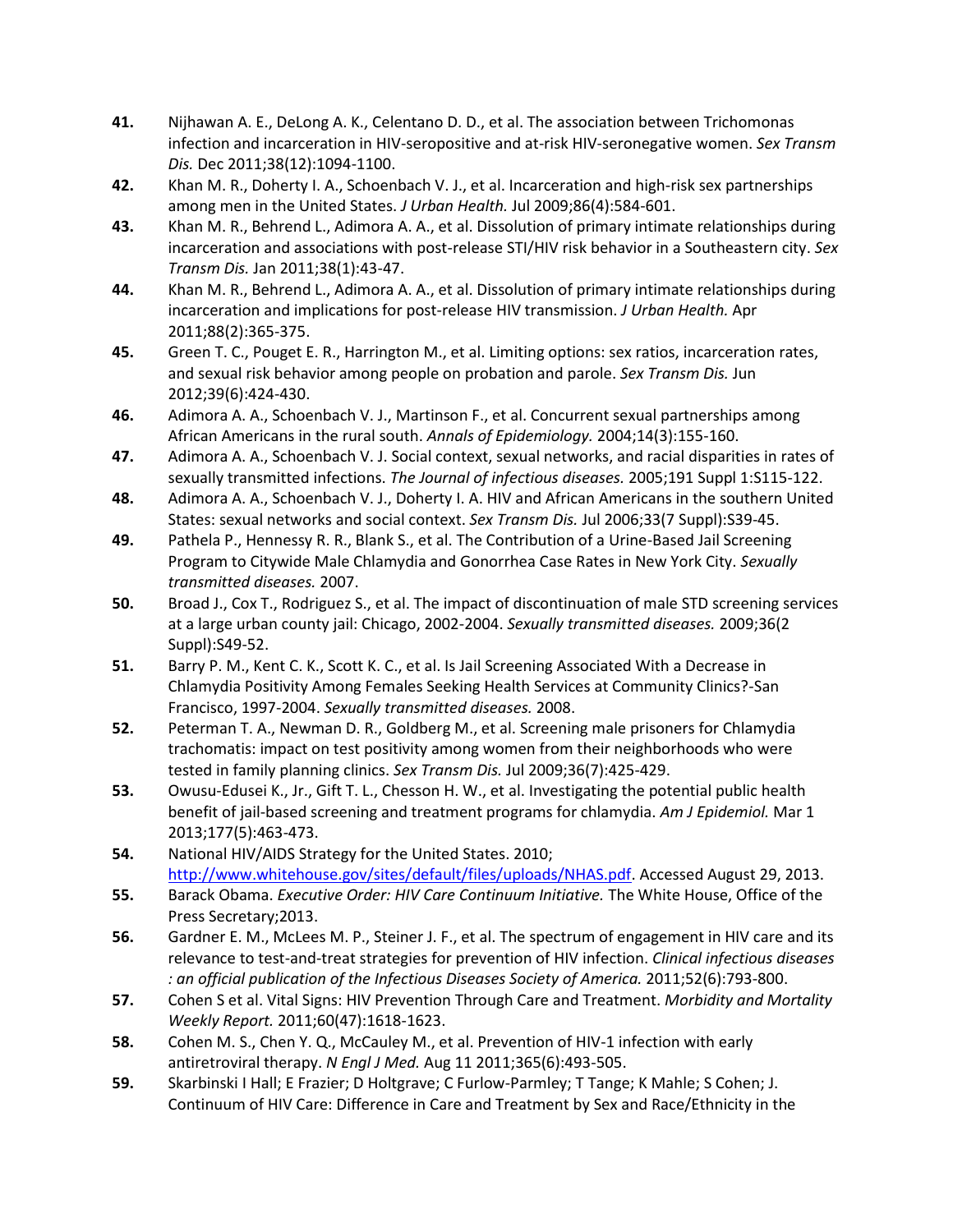United States. Paper presented at: International AIDS Conference; July 27. 2012, 2012; Washington, D.C.

- <span id="page-16-0"></span>**60.** Spaulding A. C., Seals R. M., Page M. J., et al. HIV/AIDS among inmates of and releasees from US correctional facilities, 2006: declining share of epidemic but persistent public health opportunity. *PLoS One.* 2009;4(11):e7558.
- <span id="page-16-1"></span>**61.** Iroh P. A., Mayo H., Nijhawan A. E. The HIV Care Cascade Before, During, and After Incarceration: A Systematic Review and Data Synthesis. *Am J Public Health.* Jul 2015;105(7):e5 e16.
- <span id="page-16-2"></span>**62.** Wohl D. A., Golin C., Rosen D. L., et al. Detection of undiagnosed HIV among state prison entrants. *Jama.* Nov 27 2013;310(20):2198-2199.
- **63.** Begier E. M., Bennani Y., Forgione L., et al. Undiagnosed HIV infection among New York City jail entrants, 2006: results of a blinded serosurvey. *Journal of acquired immune deficiency syndromes.* May 1 2010;54(1):93-101.
- **64.** Altice F. L., Marinovich A., Khoshnood K., et al. Correlates of HIV infection among incarcerated women: implications for improving detection of HIV infection. *Journal of urban health : bulletin of the New York Academy of Medicine.* 2005;82(2):312-326.
- <span id="page-16-3"></span>**65.** Centers for Disease Control, Prevention. HIV screening of male inmates during prison intake medical evaluation--Washington, 2006-2010. *MMWR. Morbidity and mortality weekly report.*  Jun 24 2011;60(24):811-813.
- <span id="page-16-4"></span>**66.** Beckwith C. G., Atunah-Jay S., Cohen J., et al. Feasibility and acceptability of rapid HIV testing in jail. *AIDS Patient Care and STDs.* 2007;21(1):41-47.
- <span id="page-16-5"></span>**67.** Macgowan R., Margolis A., Richardson-Moore A., et al. Voluntary rapid human immunodeficiency virus (HIV) testing in jails. *Sex Transm Dis.* Feb 2009;36(2 Suppl):S9-13.
- <span id="page-16-6"></span>**68.** CDC. HIV Testing Implementation Guidance for Correctional Settings. January 2009:1-38. Available a[t http://www.cdc.gov/hiv/pdf/risk\\_Correctional\\_Settings\\_Guidelines.pdf.](http://www.cdc.gov/hiv/pdf/risk_Correctional_Settings_Guidelines.pdf) Accessed June 20, 2014.
- <span id="page-16-7"></span>**69.** de Voux A., Spaulding A. C., Beckwith C., et al. Early identification of HIV: empirical support for jail-based screening. *PLoS One.* 2012;7(5):e37603.
- <span id="page-16-8"></span>**70.** Solomon L., Montague B. T., Beckwith C. G., et al. Survey finds that many prisons and jails have room to improve HIV testing and coordination of postrelease treatment. *Health affairs.* Mar 2014;33(3):434-442.
- <span id="page-16-9"></span>**71.** Baillargeon J. G., Giordano T. P., Harzke A. J., et al. Enrollment in outpatient care among newly released prison inmates with HIV infection. *Public health reports (Washington, D.C.: 1974).*  2010;125 Suppl 1:64-71.
- <span id="page-16-10"></span>**72.** Chitsaz E., Meyer J. P., Krishnan A., et al. Contribution of substance use disorders on HIV treatment outcomes and antiretroviral medication adherence among HIV-infected persons entering jail. *AIDS Behav.* Oct 2013;17 Suppl 2:S118-127.
- <span id="page-16-11"></span>**73.** Brinkley-Rubinstein L., Turner W. L. Health impact of incarceration on HIV-positive African American males: a qualitative exploration. *AIDS patient care and STDs.* Aug 2013;27(8):450-458.
- <span id="page-16-12"></span>**74.** Althoff A. L., Zelenev A., Meyer J. P., et al. Correlates of retention in HIV care after release from jail: results from a multi-site study. *AIDS and behavior.* Oct 2013;17 Suppl 2:S156-170.
- <span id="page-16-13"></span>**75.** Booker C. A., Flygare C. T., Solomon L., et al. Linkage to HIV care for jail detainees: findings from detention to the first 30 days after release. *AIDS Behav.* Oct 2013;17 Suppl 2:S128-136.
- <span id="page-16-14"></span>**76.** Springer S. A., Chen S., Altice F. L. Improved HIV and substance abuse treatment outcomes for released HIV-infected prisoners: the impact of buprenorphine treatment. *Journal of urban health : bulletin of the New York Academy of Medicine.* Jul 2010;87(4):592-602.
- <span id="page-16-15"></span>**77.** Rich J. D., McKenzie M., Shield D. C., et al. Linkage with methadone treatment upon release from incarceration: a promising opportunity. *Journal of addictive diseases.* 2005;24(3):49-59.